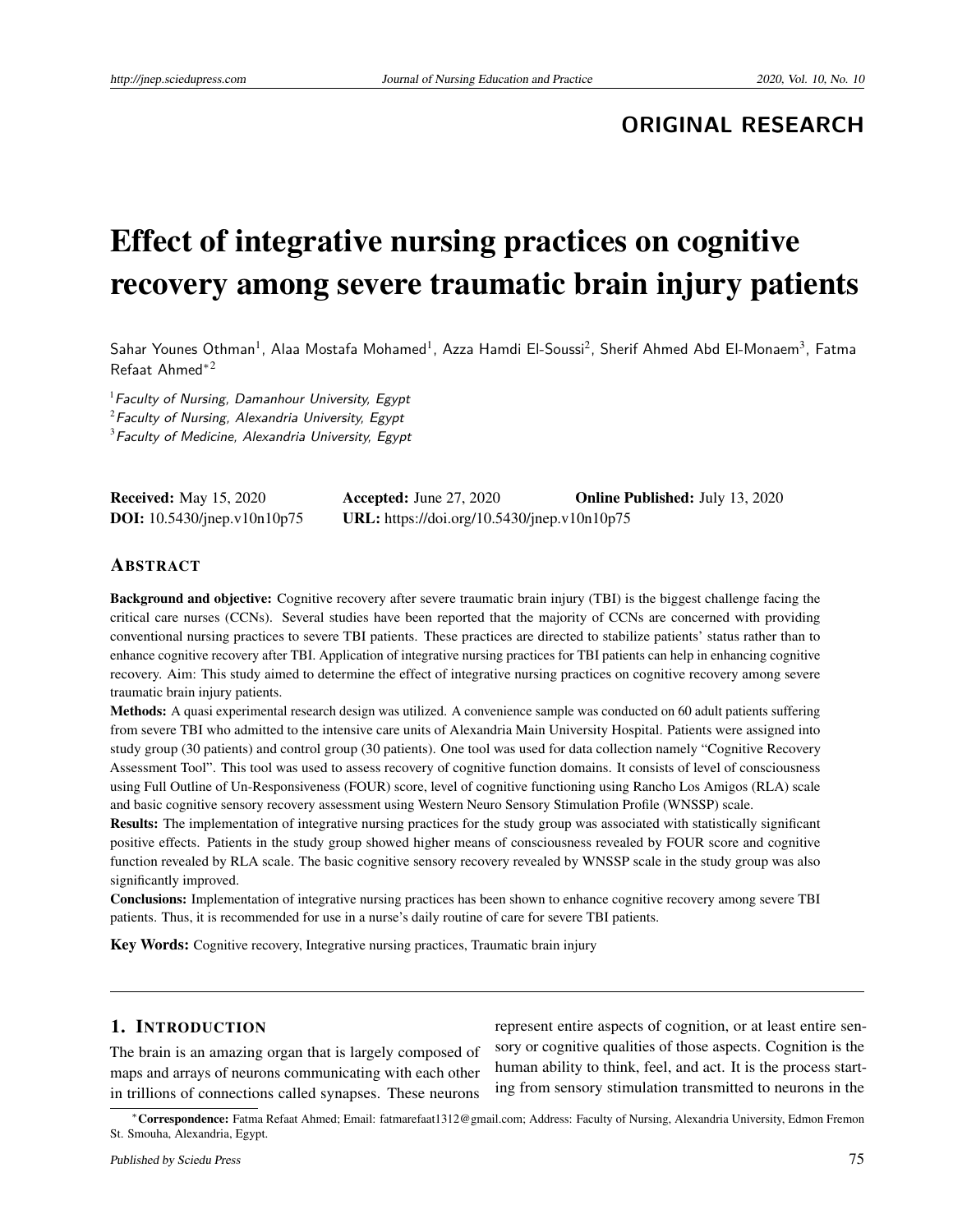cerebral cortex to a message in the form of nerve impulses from the brain to motor neurons. The complexity of the connectivity between neural networks is mind-boggling which makes any injury to the brain can result in a wide range of cognitive functions impairment.  $[1, 2]$  $[1, 2]$  $[1, 2]$ 

Traumatic brain injury (TBI) is the most common devastating traumatic event involving the central nervous system. It is defined as an acute and sudden insult to the brain resulting in alteration and disruption in neural networks and accordingly in normal cognitive functions. TBI is a result of falls, motor vehicle accidents (MVA), being struck by an object, and assaults. $[3, 4]$  $[3, 4]$  $[3, 4]$ 

According to the World Health Organization (WHO), TBI will exceed many diseases as the major cause of death and disability in young adults by the year 2020. Acute and sudden onset of TBI makes it serious and challengeable health problem in intensive care unit (ICU). It is reported that over 2.5 million new cases of TBI in the United States (U.S.) annually, with 52,000 deaths, and 235,000 of whom are serious enough to require ICU care. Although, the burden of TBI is manifest throughout the world, it is more prominent in developing countries which have inadequately prepared health systems to address the associated health outcomes. In Egypt, according to global burden of diseases (GBD) study 2016, there were 262,264 new cases of TBI and the number of prevalent cases who are lived with TBI related disabilities were 484,935. Additionally, it was found that from 1990 to 2016, the incidence rates of TBI increased by 24.6%, while prevalence of TBI related disabilities increased by 23.2%.[\[5,](#page-12-4) [6\]](#page-12-5)

Patients with TBI may present a wide range of cognitive impairment as most of cognitive functions encompass immediate interaction of neural maps and arrays from many different parts of the brain. Severe TBI patients with cognitive impairment are more vulnerable to a wide variety of complications. These complications usually increase ICU length of stay, duration of mechanical ventilation, and morbidity and mortality rates among TBI patients in ICU. Moreover, it creates a major obstacle for re-entry of TBI patients into the community.[\[7\]](#page-12-6) The cognitive squeals of TBI are determined mainly by TBI severity. Rabinowitz and Levin (2014)<sup>[\[8\]](#page-12-7)</sup> found that 65% of moderate to severe TBI patients report problems with cognitive functioning and may have persisting impairment that limits their ability to return to previous levels of functioning.

Cognitive impairment after severe TBI involves various cognitive domains. These domains include arousal, perception, attention and speed of information processing, verbal and visuospatial skills, psychomotor skills, learning and memory. In addition, it includes executive functions which are the ability to plan, organize, strategize, and focus attention. Deficit in executive functions following TBI can be profound and debilitating, and also have the strongest effect on functional outcomes.[\[9,](#page-12-8) [10\]](#page-12-9)

Cognitive recovery is the biggest challenges facing clinicians following TBI, as TBI patients are often sensitive to the side effects of pharmacological agents. A new paradigm of medical care, known as integrative therapies, is increasing in popularity in managing cognitive impairment after TBI. The approach of this new paradigm is based on the idea that an enriched environment enhances brain plasticity. Brain plasticity is the extraordinary brain's ability to form new neural connections and to modify its own functions following changes in the external environment. So, brain plasticity accelerates cognitive recovery by allowing the brain neurons to compensate for injury.[\[11](#page-12-10)[–13\]](#page-12-11)

Many of integrative therapies fall within the scope of nursing practice, as from its earliest beginnings, nursing has been a holistic discipline focused on the whole person. Integrative nursing is defined as healing-oriented discipline that takes account of the whole person as well as all aspects of lifestyle. Integrative therapies such as music therapy, massage therapy, and aromatherapy to alleviate cognitive impairment have been investigated recently.<sup>[\[14–](#page-12-12)[16\]](#page-13-0)</sup>

Several studies from the fields of neuromusicology and music cognition have investigated the role of music therapy in cognitive recovery among TBI patients. They reported that music is one of the best cognitive exercises. Moreover, they recommended neurologic music therapy (NMT) as a systematic treatment method to improve cognitive domains of functioning following TBI. It stimulates the affected neural networks, accelerates brain plasticity, and prevents sensory deprivation and accordingly improve TBI patient's cognitive recovery.[\[17–](#page-13-1)[19\]](#page-13-2)

Massage therapy is an ancient therapeutic technique encompasses a variety of hands on techniques all of which are designed to promote self-healing. Massage therapy improves blood flow and the movement of lymph fluid, speeding the removal of metabolic waste products resulting from inactivity, and allowing more oxygen and nutrients to reach the cells and tissues. Which in turn act on tactile sensory receptors within the skin so that the muscles can begin to wake up, bringing to the patient a new awareness to parts of the body that have been cut off as a result of severe TBI . Critical care nurses (CCNs) have to choose the correct type and technique of massage to be used. CCNs play an integral role in choosing the most appropriate aromatic essential oil that serves to achieve the desired effects. With regular usage, effective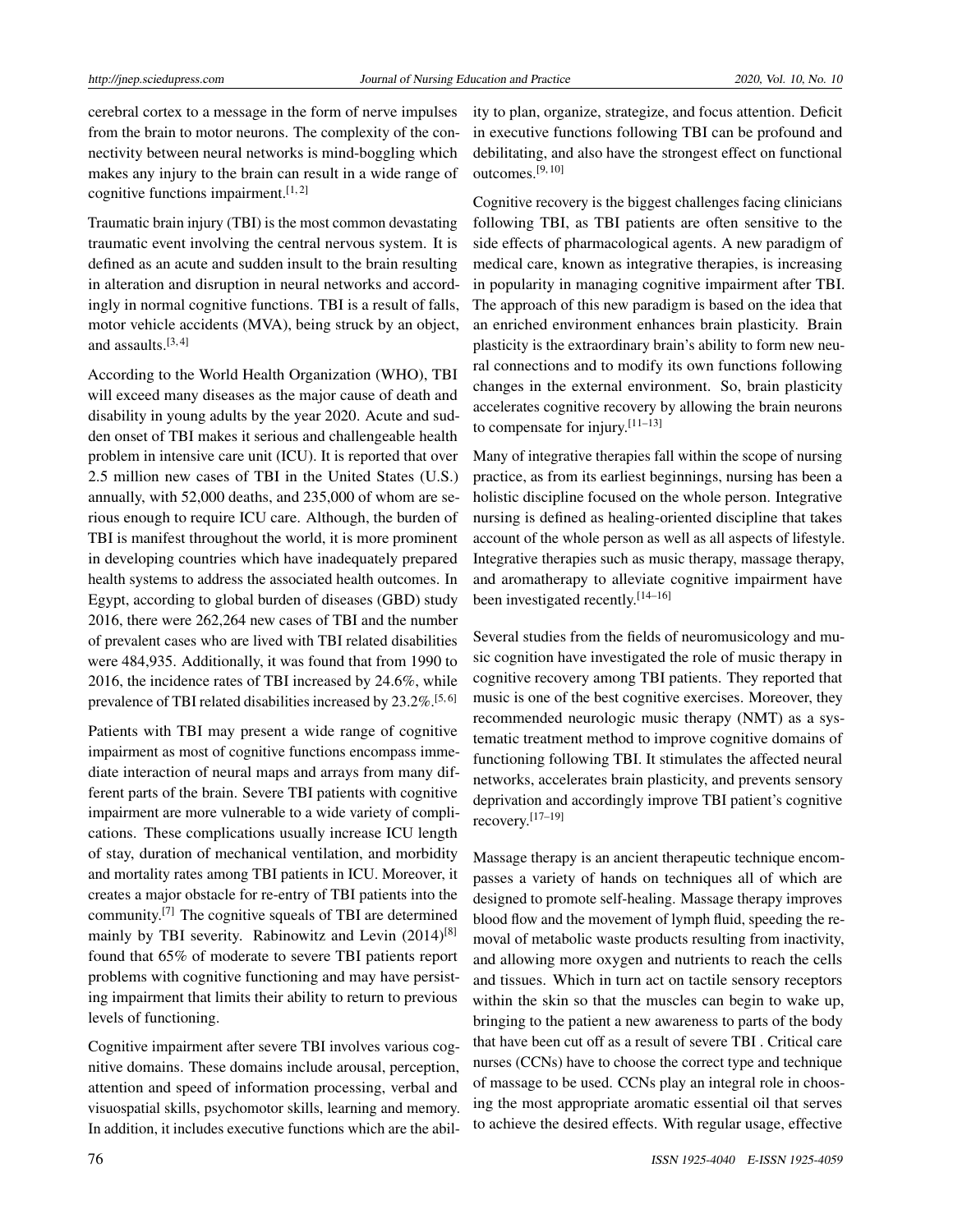technique, and when provided by a skilled licensed professional CCNs, severe TBI patients could realize cognitive benefits from massage.[\[20–](#page-13-3)[22\]](#page-13-4)

Kohanpour, Peeri and Azarbayjani (2017)<sup>[\[23\]](#page-13-5)</sup> and Wu et al.  $(2014)^{[24]}$  $(2014)^{[24]}$  $(2014)^{[24]}$  found that aromatherapy using lavender oil could lead to improvement in neural plasticity and cognitive functions with significant increase in brain-derived neurotrophic factor (BDNF) levels. These findings may be linked to the small size and fat solubility of lavender oil's molecules which make it able to pass across the blood brain barrier (BBB) near the olfactory nerve. In the body, the only place where the brain is directly exposed to the environment is the olfactory membrane. This deeper penetration of lavender oil in the brain can help in cognitive recovery following TBI.<sup>[\[25,](#page-13-7)[26\]](#page-13-8)</sup>

Critical care nurses have a unique and trusted role to embrace this holistic focus and to promote safe incorporation of such integrative nursing practices with the conventional nursing practices into the TBI patients' plan of care in a manner like no other health care provider can do. CCNs must ensure the physiological stability of TBI patients before the implementation of such integrative nursing practices. Additionally, CCNs should be able to monitor the patients' autonomic responses while implementing the integrative nursing practices for early detection of any signs of deterioration or to ensure stability or improvement of the patients' status.[\[27](#page-13-9)[–29\]](#page-13-10)

Furthermore, CCNs must be able to use standardized system of assessing the recovery of TBI patients' cognitive function by using accurate scales. The most common developed and validated scales used in the critical and rehabilitation settings are the Western Neuro Sensory Stimulation Profile (WNSSP), the Sensory Modality Assessment and Rehabilitation Technique (SMART), the Glasgow Coma Scale (GCS), the Full Outline of UnResponsiveness (FOUR) score, and the Rancho Los Amigos (RLA) scale.<sup>[\[30,](#page-13-11) [31\]](#page-13-12)</sup>

### 1.1 Significance of the study

Despite several studies<sup>[\[32](#page-13-13)[–34\]](#page-13-14)</sup> have been conducted to study the effect of integrative nursing practices on improving sleep quality and alleviating pain, stress, and anxiety among ICU patients, the effect of these practices have not been extensively studied on cognitive recovery. Moreover, the national and international studies that examined the effect of such integrative practices did not focus on the TBI patients rather than focusing on ICU patients with cognitive impairment whatever the cause.<sup>[\[35,](#page-13-15) [36\]](#page-13-16)</sup> Thus, further studies are needed to be conducted in this area to determine the effect of implementing integrative nursing practices on cognitive recovery among severe TBI Patients.

#### 1.2 Aim of the study

This study aims to determine the effect of integrative nursing practices on cognitive recovery among severe traumatic brain injury patients.

#### 1.3 Research hypotheses

H1. Severe TBI patients who are subjected to integrative nursing practices exhibit higher level of consciousness than those who are not subjected.

H2. Severe TBI patients who are subjected to integrative nursing practices exhibit higher level of cognitive function than those who are not subjected.

H3. Severe TBI patients who are subjected to integrative nursing practices exhibit higher basic cognitive sensory recovery than those who are not subjected.

#### 2. MATERIALS AND METHOD

# 2.1 Research design

A quasi experimental research design was utilized to accomplish this study.

#### 2.2 Setting

This study was conducted at Alexandria Main University Hospital (AMUH) ICUs namely; casualty care unit (unit I), general ICUs (unit II, unit III, unit IV). These units receive patients with different disorders in acute stage of illness or severe injuries. They are prepared to receive patients directly from the emergency department or transferred from any other hospitals.

# 2.3 Subjects

The study sample size was calculated by power analysis (Epiinfo program); expected frequency = 50%, acceptable error  $= 5\%$ , confidence coefficient  $= 95\%$ , minimum sample size  $= 56$  in which power analysis data  $= 0.8$ . Accordingly, a convenience sample of 60 TBI patients who were admitted to the previously mentioned setting was included in this study. The subjects were recruited according to the following inclusion and exclusion criteria. Inclusion Criteria: Patients were eligible to the study if they were unconscious > 72 hours post injury with a GCS score of 3-8, hemodynamically stable, and aged from 21 to 60 years of both sexes. Patients were excluded from the study based on the following exclusion criteria: receiving sensory suppression medications (sedatives, muscle relaxant), suffering from blindness, deafness, and seizures or patients who had brain stem death. Random assignment of the studied patients into two groups; control and study group (30 patients in each). The control group received the conventional nursing care for severe TBI provided by the CCNs, while the study group received the integrative nursing practices provided by the researcher.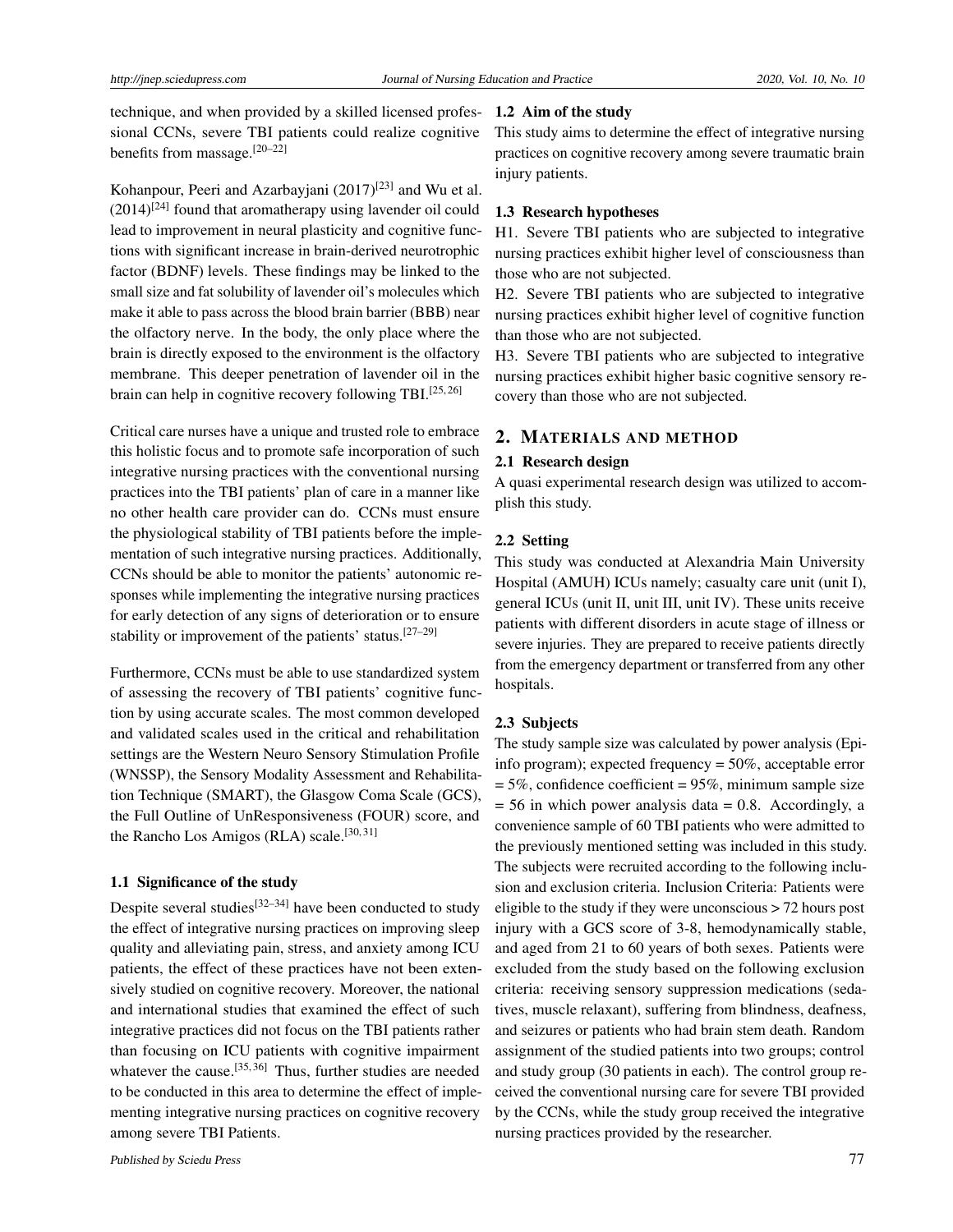#### 2.4 Tool

One tool was used to collect the data of this study namely "Cognitive Recovery Assessment Tool". This tool was used to assess recovery of cognitive function domains. It consists of four parts:

*Part I:* Patient's demographic and baseline characteristics.

This part was developed by the researchers to collect demographic data such as sex, age and clinical data such as GCS score, date of admission, mechanism of injury, accompanying injuries, past medical history for sensory motor deficits.

*Part II:* Level of consciousness assessment using FOUR score.

The Full Outline of UnResponsiveness score (FOUR score) was adopted from Wijdicks et al.  $(2005)^{[37]}$  $(2005)^{[37]}$  $(2005)^{[37]}$  to assess level of consciousness and arousal domains of function in the studied patients. FOUR score is a 17-point scale range from 0 to 16. The FOUR score assesses four domains of neurological function: eye responses, motor responses, brainstem reflexes, and respiration pattern. The maximum score for the four items is 4. In which 0 assumes the absence of breathing and brainstem reflexes, while 16 indicates full consciousness.

*Part III:* Level of cognitive function assessment using Rancho Los Amigos scale.

The Rancho Los Amigos (RLA) scale was adopted from Ha-gen et al. (1972)<sup>[\[38\]](#page-13-18)</sup> to evaluate deficits in the studied patient's cognitive function especially in executive functions domain. This scale consists of eight levels. Level I (no response, needs total assistance), level II (generalized response, needs total assistance), level III (localized response, needs total assistance), level IV (confused/agitated, needs maximal assistance), level V (confused, inappropriate, non-agitated, needs maximal assistance), level VI (confused-appropriate, needs moderate assistance), level VII (automatic-appropriate, needs minimal assistance), level VIII (purposeful-appropriate, needs stand by assistance).

*Part IV:* Basic cognitive sensory recovery assessment using WNSSP scale.

The Western Neuro Sensory Stimulation Profile scale (WNSSP scale) was adopted from Ansell and Keenan  $(1989)$ ,<sup>[\[39\]](#page-13-19)</sup> to assess the studied patient's recovery of basic cognitive sensory function domains in response to sensory stimulation. This scale had 32 items that assess patients' arousal/attention, expressive communication, and response to auditory, visual, tactile, and olfactory stimulation. All items were scored using multipoint systems that ranged from 0-1 to 0-5 and varied from item to item. The minimum score is 0 and the maximum score was 110. Low scores of WNSSP indicate poorer cognitive functions.

#### 2.5 Validity and reliability of tool

The study tool was reviewed by 7 experts in the field of critical care nursing to test its content validity and ascertain that the study tool was relevant, and applicable. The reliability and validity of FOUR score were approved by Iyer et al. (2009)<sup>[\[40\]](#page-13-20)</sup> (Kappa coefficient of 0.99). The reliability of the RLA scale was assessed by McCauley et al.  $(2010)^{[41]}$  $(2010)^{[41]}$  $(2010)^{[41]}$ and a Kappa coefficient of 0.92 was reported. Concerning the reliability of WNSSP scale, it was previously tested by Cusick et al.  $(2014)^{[30]}$  $(2014)^{[30]}$  $(2014)^{[30]}$  and indicated significant reliability of (0.93).

#### 2.6 Study procedure

#### 2.6.1 *Administrative and ethical considerations*

The Ethics Committee of the Faculty of Nursing at the Alexandria University was approved the current study. Further, a permission to conduct the current study was taken from the hospital authorities after explanation of the aim of the study. Before data collection the researcher (the second author) attended an extensive therapeutic massage training program. This program was certified from Health Sciences Department, Faculty of Physical Education, Alexandria University. There were no threats that can affect the patients during the study implementation. The safe use of cold pressed lavender oil either by inhalation or skin massage was ensured from Botany and Microbiology Department, Faculty of Science, Alexandria University before the study implementation. A code number was assigned to each patient to ensure confidentiality. The researcher asked the patient's relative about his/her acceptance of patient's participation in the study. Each relative signed a written consent. Patients' relatives were also assured that the quality of care provided would not be affected if they did not wish to participate in the study. The ethical demand of doing well, being fair, and not harming, thereby appeared to have been fulfilled for both control and study groups.

#### 2.6.2 *A pilot study*

The pilot study was performed on 6 severe TBI patients (10%) before starting data collection. After that, those patients were excluded from the total sample. The aim of the pilot study was to determine the clarity, applicability, feasibility and the required time to fulfill the designed tool. Then accordingly necessary modifications were done. Pilot study revealed that further modifications were not needed.

#### 2.7 Data collection

Data were collected over a period of nine consecutive months (from July 2018 to March 2019). All the eligible patients were assigned to two studied groups. Those assigned to the control group received the conventional nursing care for severe TBI provided by the CCNs  $(n = 30)$ , while those in the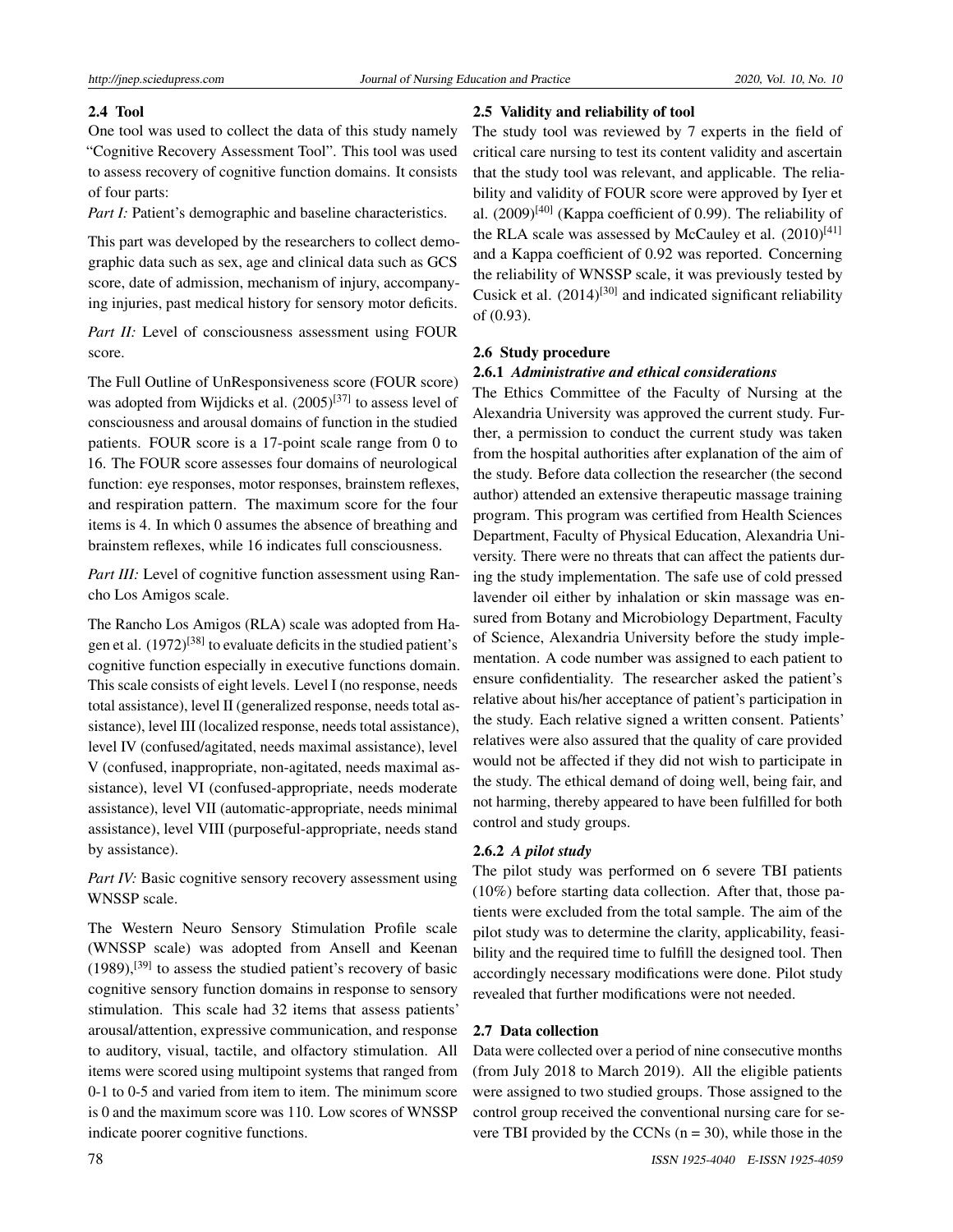study group received the integrative nursing practices  $(n =$ 30). Data were collected from the control group first and after its completion, it was collected from the study group.

#### For both groups:

Eligible patients were approached in the fourth day post injury to ensure hemodynamic stability. The researcher selected 2 hours between 3 pm and 9 pm to avoid any conflict with medical rounds or nursing care provided to the patients.[\[42\]](#page-13-22) The demographic and clinical data of the studied patients were collected from the patient's chart or from the patient's family and recorded. The baseline data of level of consciousness (LOC), level of cognitive functions (LCF), and basic cognitive sensory recovery were assessed at the 1st day of the study using the study tool.

#### For the control group:

Patients were subjected to the conventional nursing care provided by CCNs in the study setting without the researcher's interference. The researcher observed the conventional nursing stimulation practices that may affect the patients' cognitive recovery for 90 minutes per day for four consecutive days, from the fourth day to the seventh day post injury. These practices include: tactile stimulation such as changing position, auditory stimulation such as play Qur'an beside the patient, olfactory stimulation such as performing oral care, gustatory stimulation such as performing gum message, and visual stimulation such as performing eye care.

#### For the study group:

The integrative nursing practices; massage therapy, aromatherapy, and neurologic music therapy were carried out for 90 minutes per day for four consecutive days, from the fourth day to the seventh day post injury. The integrative nursing practices were performed in the following steps:

1) Awakening the TBI patient; integrative nursing practices were preceded by 10 minutes awakening period to stimulate patient's five senses, during this awakening period the researcher introduced herself to the patient and spoke to him explaining what will be done. Then, the researcher opened the patient's eyes and kept them open with one hand. While, at the same time, moistened the patient's face with a wet gauze, then put a mirror in front of the patient's face to see himself. Further, the researcher put a small amount of coffee near the patient's nose. Finally, the researcher put 2ml lemon juice (acidic solution) in the patient's mouth by a syringe.  $[42]$ 2) Massage therapy; each patient in the study group was massaged by the researcher during a 40 minutes session. Lavender oil was used for effleurage and massage facilitation and as a part of aromatherapy. Five drops of lavender oil was poured into researcher's hands and was warmed by holding it for a few seconds before beginning the rub. Massage techniques included static massage, squeezing massage, stretching massage, vibratory massage, and transverse friction massage. Areas with inflammation, petechiae, ecchymosis, subcutaneous hemorrhage, or wounds were not be massaged.[\[35,](#page-13-15) [36,](#page-13-16) [43,](#page-13-23) [44\]](#page-14-0) Each massage session was carried out as the following:

- Back massage technique (Approximately 10 Minutes): The researcher massaged the middle of the patient's lower back in circular motions. The areas over right and left shoulder blades were stroked upward and massaged again using circular motion. The same areas were stroked downward and ended by massaging the iliac crests. These processes were repeated for three times.
- Feet and legs massage technique (Approximately 10) Minutes): The researcher used both hands to effleurage up lower leg and petrissage medial aspect of lower leg. The researcher also used her thumb to glide up lateral aspect of lower leg, then performed figure of eight around knee using both hands and loose fist on quadriceps. The researcher repeated this massage technique three times.
- Abdominals massage technique (Approximately 4 Minutes): The researcher massaged the abdomen in the direction of peristalsis or in a clockwise direction. The researcher then slid her hands with gentle; even pressure up the middle of patient's abdomen until felt the patient's ribs. The researcher put both hands on the lower right side of the abdomen. Then moved her palms up to the top of the navel until reached the patient's ribs. The researcher swept hands across the abdomen just below the ribs and down to the lower left side of patient's abdomen. The navel circling massage was repeated three times.
- Hands and Arms massage technique (Approximately 10 Minutes): The researcher gently rubbed over the metacarpals in circular motion. Then gentle stretches were performed to open the patient's hand by the researcher's fingers. The researcher stretched out the patient's fingers and performed circular rubbing and then stroked along the bones of the patient's palm. Both sides of the forearm gently were stroked back towards the heart using thumb glide. Then, shoulder stretch and traction were performed. Both hands and arms massage were done three times each session.
- Chest massage technique (Approximately 5 Minutes): The researcher slid flat hands firmly but gently up to the middle of patient's chest. Before researcher's hands reached the collarbones, fanned hands out toward the patient's shoulders, applied gentle, but firm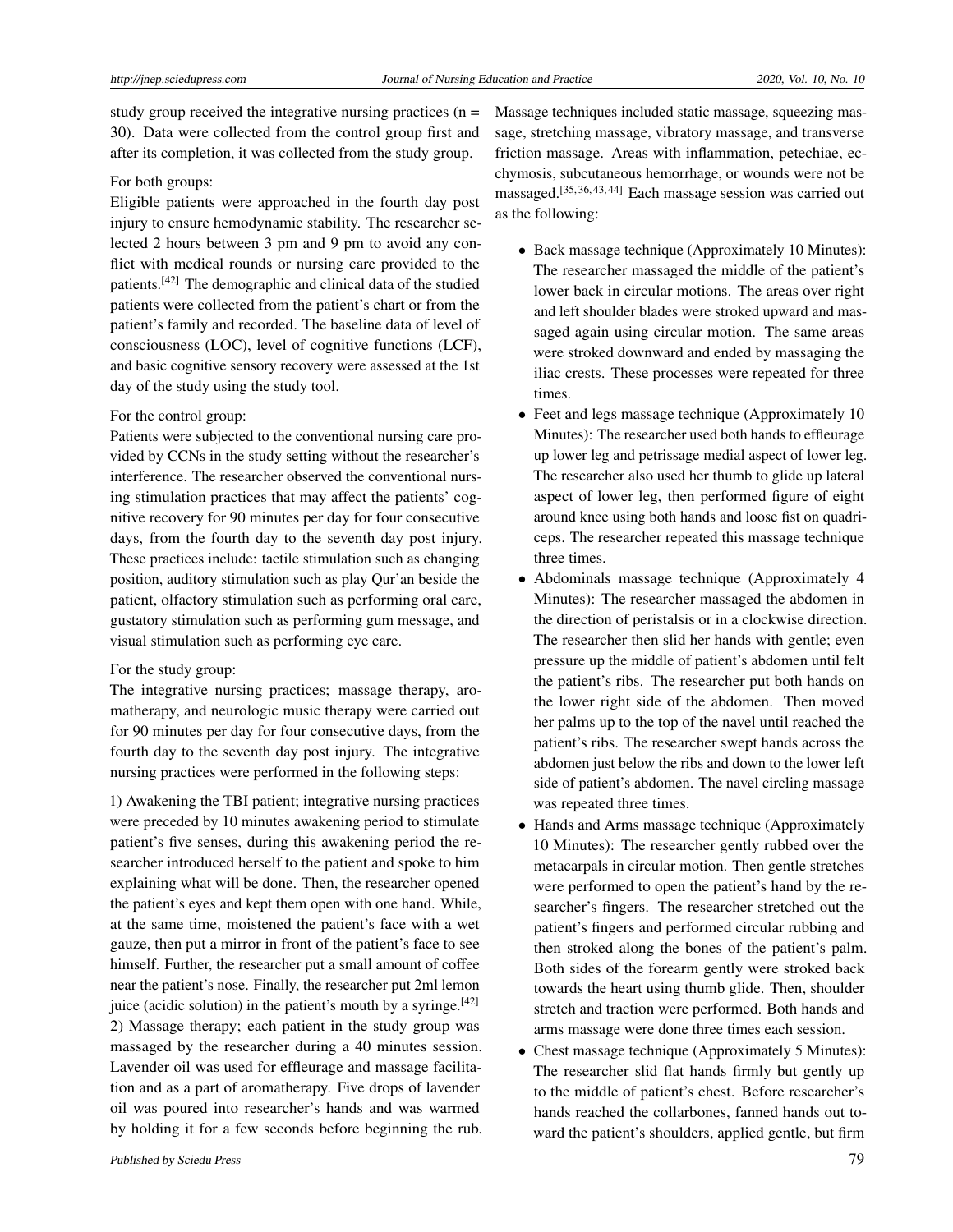pressure to the muscles in the upper chest. Once researcher's hands reached the patient's shoulder, pushed them over under the shoulder area, then back up over the upper arm. From the upper arm, researcher's hands moved into the ribcage area, started at the armpits. Researcher's hands were slid down the length of the rib cage. After that researcher's hands pulled back up into the chest area from where researcher began. Massage was repeated three times.

• Gum massage technique (Approximately 1 Minutes): The researcher placed thumb on the outer gum line and the index finger on the inner gum line, directly behind the thumb. Then patient's gum was gently be massaged in a circular motion.

3) Aromatherapy: In the current study, lavender oil was used for aromatherapy. Lavender oil was prepared as a cold pressed oil under the supervision of professor in Faculty of Science; Alexandria University specialized in Botany and Microbiology. In aromatherapy procedure a cotton gauze  $(2 \text{ cm} \times 2 \text{ cm})$  with 5 drops of lavender oil was introduced to the patients in the study group through attaching it to the front of the patient's gown, approximately 12 inches below their nose for 10 minutes.

4) Neurologic music therapy; patients in the study group listened to 30 minutes of brain stimulating music symphonies after implementation of massage and aromatherapy (Hegde, 2014).[\[19\]](#page-13-2) The musical symphonies were presented through Sony MDR-XB 450 headphone (amplitude set to approximately 60-80 dB). This headphone has the property of noise canceling to prevent external noise interference.

For both groups (after integrative nursing practices/conventional nursing care):

The LOC, LCF, and basic cognitive sensory recovery were assessed using the study tool after each implementation of the integrative nursing practices for the study group and after 90 minutes of observation of conventional nursing stimulation practices for the control group throughout the four days of the study period to be compared with the baseline data.

#### 2.8 Statistical analysis

1) The collected data were coded and entered in special format to be suitable for computer feeding.

2) Following data entry, checking and verification process were carried out in order to avoid any errors.

3) Data were analyzed using the statistical package for social science SPSS (version 20).

- 4) The following statistical analysis measures were used:
	- Descriptive statistical measures, which included: numbers, percentages, and averages (Minimum, Maximum, Arithmetic mean  $(\bar{X})$ , Standard deviation (SD).
- Statistical analysis tests, which included: Chi square, Fisher Exact test (when more than 20% of the cells had expected count less than 5, correction for chi-square test was conducted by fisher's exact test), student *t* test and paired *t* test.
- Graphical presentation included: Bar graphs were done for data visualization.

#### 3. RESULTS

Table 1 represents the distribution of the studied groups according to demographic and clinical characteristics. Concerning patients' sex, this table shows that 73.3% of patients in the control group were male compared to 86.6% of the study group. In relation to the age, it can be noted that half of the patients in the study and control group were between 21-30 years. The mean age was  $33.97 \pm 11.54$  and  $33.83$  $\pm$  13.88 years for patients in the study and control groups respectively. As regards the mechanism of injury, the high percentages of patients in both groups were injured by motor vehicle accident; representing 73.3% for patients in the control group and 60% for the study group. This table also shows that 66.7% and 80% of patients in the control and study groups respectively had accompanying injuries along with TBI. Concerning the GCS, it was found that the mean GCS was  $5.73 \pm 1.26$  for patients in the control group and  $6.0 \pm 1.29$  for patients in the study group. In relation to the CT scan findings, it can be noted that the highest percent was for subdural hematoma in both groups, it accounts for 46.7% of the control group and 56.7% of the study group. This table also presents that half of patients in the control group and 70% of patients in the study group were managed medically only. It can be noted from the same table that both groups of patients (control and study), related to demographics and clinical characteristics, were comparable with no significant difference were noted; in other words, both groups would be considered homogeneous.

Table 2 reflects comparison between the control and study groups according to mean differences of the LOC scores at the start and end of the study (using FOUR score). It can be noted that there were no significant differences in the mean scores of all LOC domains between the control and study groups at the start of the study. At the end of the study, it can be observed that there was a highly significant differences between the two groups in relation the eye and motor response  $p = .000$ . Also, in relation to brain reflexes and respiration domains, it was found that there was a significant difference between the two studied groups  $p = .046$  and  $p = .024$  respectively. Additionally, it can be detected from the same table that the mean LOC score for the control group was 6.67  $\pm$ 2.28 compared to 7.20  $\pm$  2.34 for the study group with no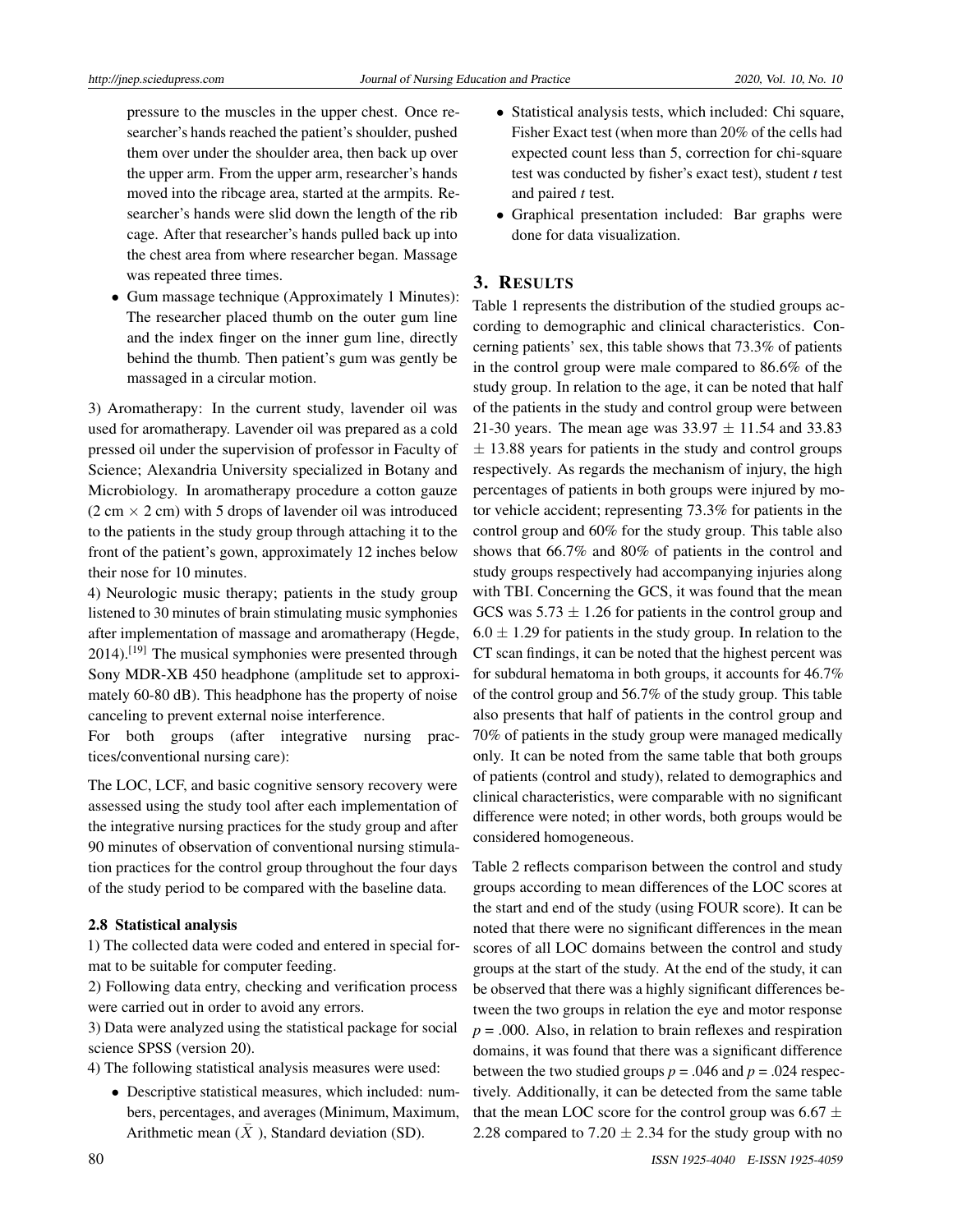significant difference between the two groups at the start of the study  $(p = .378)$ . At the end of the study, these means increased to 7.40  $\pm$  1.85 for patients in the control group and to 9.67  $\pm$  2.41 for the study group with a high significant difference between the two groups ( $p = .000$ ). As shown in

Figure 1, patients in the study group exhibited higher mean scores of LOC all over the study period (along four days) with accomplishment of integrative nursing practices compared to patients in the control group after application of conventional nursing care.

|  |  |  |  |  |  | Table 1. Socio-demographic data and clinical characteristics of the studied groups |  |  |  |
|--|--|--|--|--|--|------------------------------------------------------------------------------------|--|--|--|
|--|--|--|--|--|--|------------------------------------------------------------------------------------|--|--|--|

|                                 | <b>Studied groups</b> |               |                   |               |                  |                           |
|---------------------------------|-----------------------|---------------|-------------------|---------------|------------------|---------------------------|
| <b>Demographic and clinical</b> | <b>Control</b>        |               | <b>Study</b>      |               | Test of Sig.     |                           |
| characteristics                 | $(n = 30)$            | $(n = 30)$    |                   |               | $\boldsymbol{p}$ |                           |
|                                 | No.                   | $\frac{0}{0}$ | No.               | $\frac{0}{0}$ |                  |                           |
| <b>Sex</b>                      |                       |               |                   |               |                  |                           |
| Male                            | 22                    | 73.3          | 24                | 80.0          | $\chi^2$ = 0.373 | .542                      |
| Female                          | 8                     | 26.7          | 6                 | 20.0          |                  |                           |
| Age (years)                     |                       |               |                   |               |                  |                           |
| $21 - 30$                       | 15                    | 50.0          | 15                | 50.0          |                  |                           |
| $31 - 40$                       | 6                     | 20.0          | 9                 | 30.0          | $\chi^2 = 1.887$ | .634                      |
| $41 - 50$                       | 5                     | 16.7          | $\overline{2}$    | 6.7           |                  |                           |
| 51-60                           | $\overline{4}$        | 13.3          | $\overline{4}$    | 13.3          |                  |                           |
| $Mean \pm SD$                   | $33.97 \pm 11.54$     |               | $33.83 \pm 13.88$ |               | $t = 0.040$      | .968                      |
| Mechanism of injury             |                       |               |                   |               |                  |                           |
| Motor vehicle accident          | 22                    | 73.3          | 18                | 60.0          | $\chi^2$ = 1.200 | .273                      |
| Fall from height                | 8                     | 26.6          | 9                 | 30.0          | $\chi^2$ = 0.800 | .371                      |
| Assault                         | $\overline{2}$        | 6.7           | 3                 | 10.0          | $\chi^2$ = 0.218 | $_{\rm{FE}}$ $p = 1.000$  |
| Hard object hit the head        | $\mathbf{1}$          | 3.4           | $\boldsymbol{0}$  | 0.0           | $\chi^2$ = 3.158 | $F_{p} = 0.237$           |
| <b>Accompanying injuries</b>    |                       |               |                   |               |                  |                           |
| Yes                             | 20                    | 66.7          | 24                | 80.0          | $\chi^2$ = 1.364 | .243                      |
| N <sub>0</sub>                  | 10                    | 33.3          | 6                 | 20.0          |                  |                           |
| GCS score Mean $\pm$ SD.        | $5.73 \pm 1.26$       |               | $6.0 \pm 1.29$    |               | $t = 0.812$      | .420                      |
| <b>CT</b> scan findings         |                       |               |                   |               |                  |                           |
| Subdural Hematoma (SDH)         | 14                    | 46.7          | 17                | 56.7          | $\chi^2$ = 0.601 | .438                      |
| Epidural Hematoma (EDH)         | 2                     | 6.7           | $\overline{4}$    | 13.3          | $\chi^2 = 0.000$ | $\mathrm{^{FE}}p = 1.000$ |
| ICH and brain contusion         | $\overline{7}$        | 23.3          | 6                 | 20.0          | $\chi^2$ = 1.002 | .317                      |
| Simultaneous SDH and EDH        | $\tau$                | 23.3          | 3                 | $10.0\,$      | $\chi^2$ = 3.268 | .145                      |
| Other                           | 24                    | 80.0          | 22                | 73.3          | $\chi^2$ = 0.373 | .542                      |
| <b>Types of management</b>      |                       |               |                   |               |                  |                           |
| Medical                         | 15                    | 50.0          | 21                | 70.0          | $\chi^2$ = 2.500 | .114                      |
| Both medical and surgical       | 15                    | 50.0          | 9                 | 30.0          |                  |                           |

*Note.* GCS: Glasgow Coma Scale; CT: Computed Tomography; ICH: Intracerebral Hemorrhage; χ<sup>2</sup>: Chi square test; *t*: Student *t*-test; FE: Fisher Exact; *p*: *p* value for Comparing between the two studied groups; \*: Statistically significant at *p* ≤ .05.

Table 3 represents comparison between the control and study groups according to mean differences of the level of cognitive function scores (LCF) at the start and end of the study (using RLA scale). For patients in the study group, the mean score of LCF was increased from  $2.80 \pm 1.24$  at the start of the study (pre-application of integrative nursing practices) to  $5.13 \pm 1.53$  at the end of the study (after application of integrative nursing practices). While patients in the control group, the mean score was  $2.77 \pm 1.19$  at the start of the Published by Sciedu Press 81

study and  $2.80 \pm 1.24$  at the end of the study. Also, it can be noted that there was no significant difference between the two groups in relation to the mean scores of LCF at the start of the study  $(p = .925)$ , whereas there was a highly significant difference between them at the end of the study  $(p = .000)$ . As displayed in Figure 2, despite that both groups were similar at the start of the study, patients in the study group had a higher LCF scores all over the study period (along four days) than patients in the control group.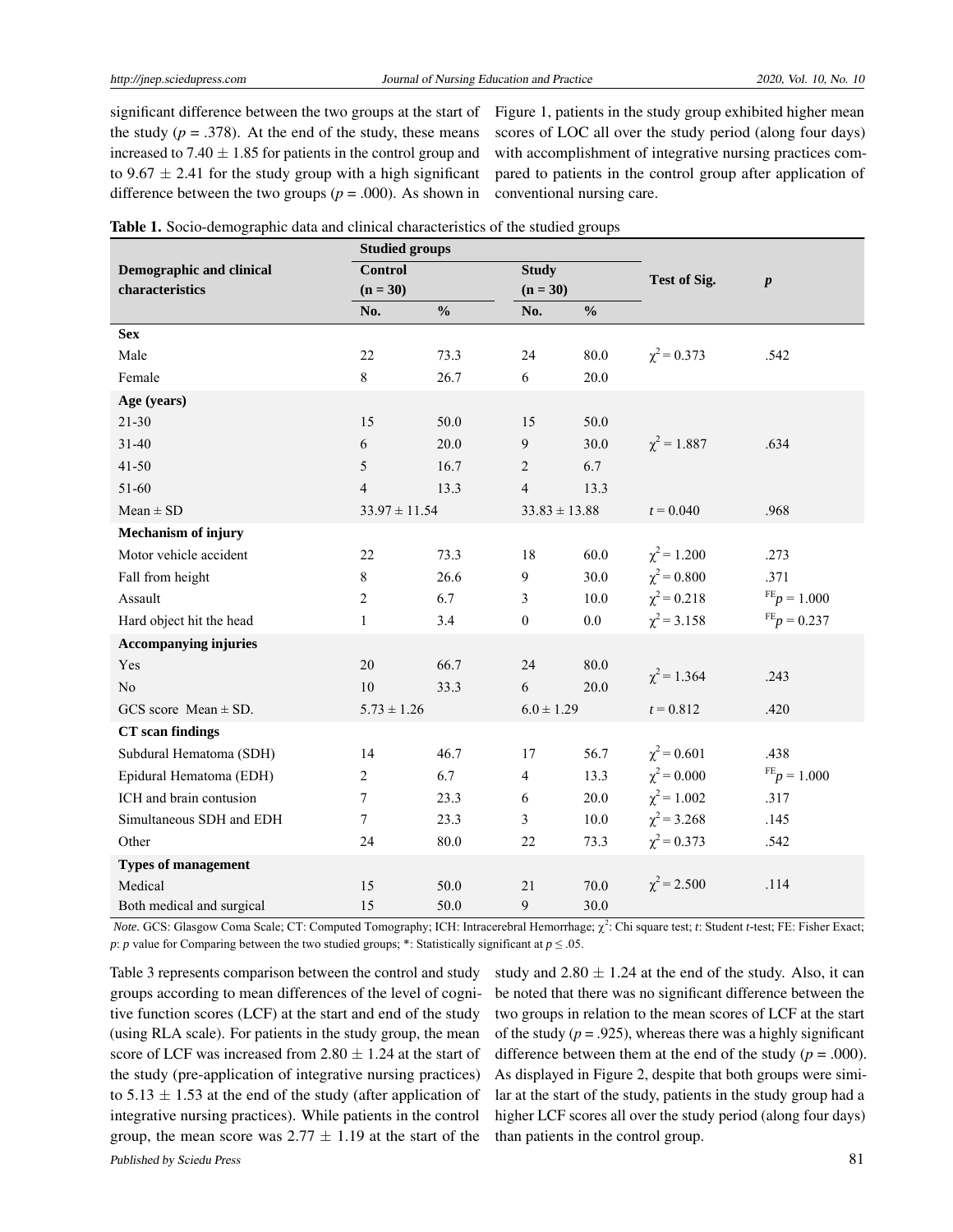| <b>Level of Consciousness Domains</b> | <b>Time</b>  | <b>Studied groups</b> |                  |                |
|---------------------------------------|--------------|-----------------------|------------------|----------------|
| <b>Using FOUR Score</b>               |              | Control $(n = 30)$    | Study $(n = 30)$ | $t(p^2)$       |
| Eye response                          | Start        | $0.93 \pm 0.78$       | $1.07 \pm 0.87$  | 0.656(.514)    |
|                                       | End          | $0.93 \pm 0.83$       | $2.67 \pm 1.18$  | $6.606(.000*)$ |
| $t(p^1)$                              |              |                       | $5.978(.000*)$   |                |
| Motor response                        | <b>Start</b> | $2.27 \pm 0.98$       | $2.53 \pm 1.04$  | 0.997(0.323)   |
|                                       | End          | $2.20 \pm 1.06$       | $3.13 \pm 0.86$  | $3.732(.000*)$ |
| $t(p^1)$                              |              | 0.266(.792)           | $2.435(.018*)$   |                |
| <b>Brainstem reflexes</b>             | <b>Start</b> | $3.47 \pm 1.07$       | $3.57 \pm 1.19$  | 0.342(0.733)   |
|                                       | End          | $3.37 \pm 1.13$       | $3.87 \pm 0.73$  | $2.036(.046*)$ |
| $t(p^1)$                              |              | 0.352(0.726)          | 1.177(.244)      |                |
|                                       | <b>Start</b> | $0.93 \pm 0.25$       | $0.90 \pm 0.31$  | 0.413(.681)    |
| Respiration                           | End          | $0.97 \pm 0.32$       | $1.43 \pm 1.04$  | $2.316(.024*)$ |
| $t(p^1)$                              |              | 0.539(.592)           | $2.675(.009*)$   |                |
| <b>Total FOUR Score</b>               | Start        | $6.67 \pm 2.28$       | $7.20 \pm 2.34$  | 0.889(.378)    |
| $(Mean \pm SD)$                       | End          | $7.40 \pm 1.85$       | $9.67 \pm 2.41$  | $4.092(.000*)$ |
| $t(p^1)$                              |              | 1.362(0.179)          | $4.028(.000*)$   |                |

Table 2. Comparison between the control and study groups according to mean differences of the level of consciousness scores at the start and end of the study

*Note.* FOUR Scores: Full Outline of Un-Responsiveness Scores; Start: pre intervention (integrative nursing practices)/conventional nursing care 1<sup>st</sup> day; End: post intervention (integrative nursing practices)/conventional nursing care 4th day; *p<sup>1</sup>* : *p* value for comparing mean FOUR scores between start and end of integrative nursing practices/conventional;  $p^2$ : *p* value for comparing total mean differences between control and study groups.



Figure 1. The change of the level of consciousness mean scores all over the study period (four days) in the control and study groups

| Table 3. Comparison between the control and study groups according to mean differences of the level of cognitive function |  |  |
|---------------------------------------------------------------------------------------------------------------------------|--|--|
| scores at the start and end of the study                                                                                  |  |  |

| <b>Variable</b>                          | Time         | <b>Studied groups</b> | $t(p^2)$         |                |
|------------------------------------------|--------------|-----------------------|------------------|----------------|
|                                          |              | Control $(n = 30)$    | Study $(n = 30)$ |                |
| Level of Cognitive Function Scores using | <b>Start</b> | $2.77 \pm 1.19$       | $2.80 \pm 1.27$  | 0.094(0.925)   |
| RLA scale                                | End          | $2.83 \pm 1.37$       | $5.13 \pm 1.53$  | $6.134(.000*)$ |
| $t(p^1)$                                 |              | 0.181(.857)           | $6.418(.000*)$   |                |

*Note.* RLA scale: Rancho Los Amigos scale; Start: pre intervention (integrative nursing practices)/conventional nursing care 1<sup>st</sup> day; End: post intervention (integrative nursing practices)/conventional nursing care 4th day;  $p<sup>1</sup>$ : p value for comparing mean pain scores between start and end of integrative nursing practices/conventional nursing care.  $p^2$ :  $p$  value for comparing total mean differences between control and study groups; *t*: student *t* test; \*: Statistically significant at  $p \le 0.05$ .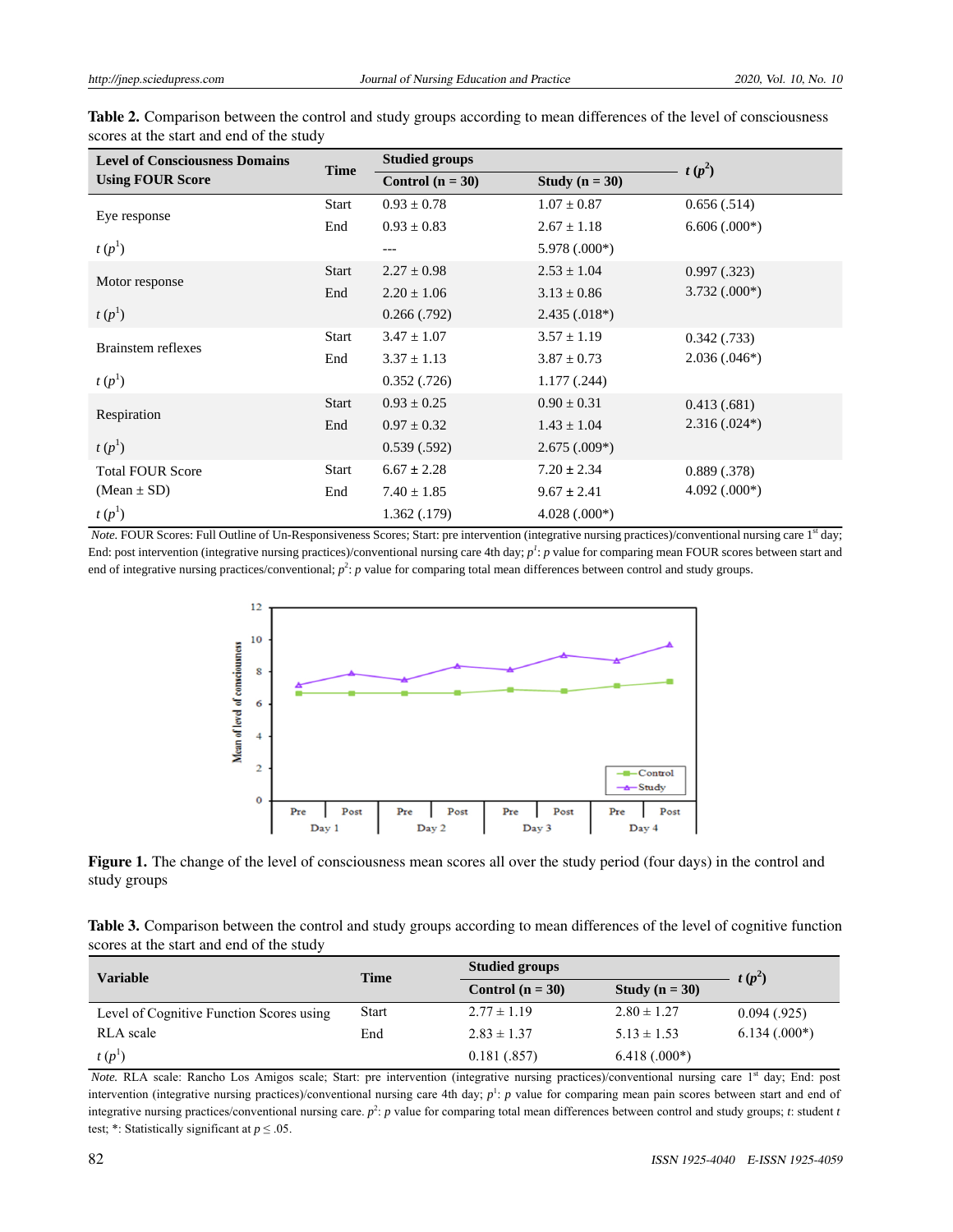

Figure 2. The change of the level of cognitive function mean scores throughout the study period (four days) in the study and control groups

| Table 4. Comparison between the control and study groups according to mean differences of the basic cognitive sensory |  |  |
|-----------------------------------------------------------------------------------------------------------------------|--|--|
| recovery scores at the start and end of the study                                                                     |  |  |

| <b>Basic Cognitive Sensory Recovery</b> | <b>Time</b>  | <b>Studied groups</b> | $t(p^2)$          |                |
|-----------------------------------------|--------------|-----------------------|-------------------|----------------|
| <b>Domains Using WNSSP Scale</b>        |              | Control $(n = 30)$    | Study $(n = 30)$  |                |
| Arousal/attention                       | <b>Start</b> | $1.37 \pm 1.22$       | $0.83 \pm 0.79$   | $2.035(.046*)$ |
|                                         | End          | $1.43 \pm 1.43$       | $5.47 \pm 2.13$   | $8.625(.000*)$ |
| $t(p^1)$                                |              | 0.175(.862)           | $11.187(.000*)$   |                |
|                                         | <b>Start</b> | $6.30 \pm 5.95$       | $4.47 \pm 5.44$   | 1.243(0.219)   |
| Auditory response                       | End          | $6.07 \pm 6.27$       | $18.97 \pm 7.53$  | $7.211(.000*)$ |
| $t(p^1)$                                |              | 0.146(.885)           | $8.549(.000*)$    |                |
|                                         | <b>Start</b> | $0.47 \pm 0.73$       | $0.27 \pm 0.64$   | 1.128(.264)    |
| Expressive communication                | End          | $0.60 \pm 0.93$       | $3.10 \pm 1.81$   | $6.729(.000*)$ |
| $t(p^1)$                                |              | 0.602(.549)           | $8.074(.000*)$    |                |
|                                         | <b>Start</b> | $7.40 \pm 5.61$       | $4.57 \pm 6.0$    | 1.887(.064)    |
| Visual response                         | End          | $8.40 \pm 8.06$       | $23.57 \pm 9.97$  | $6.481(.000*)$ |
| $t(p^1)$                                |              | 0.558(.579)           | $8.943(.000*)$    |                |
| Tactile response                        | <b>Start</b> | $4.0 \pm 3.16$        | $2.30 \pm 2.78$   | $2.212(.031*)$ |
|                                         | End          | $3.87 \pm 3.48$       | $10.10 \pm 4.16$  | $6.292(.000*)$ |
| $t(p^1)$                                |              | 0.152(.880)           | $8.539(.000*)$    |                |
| Olfactory response                      | <b>Start</b> | $0.37 \pm 0.49$       | $0.13 \pm 0.43$   | $2.016(.048*)$ |
|                                         | End          | $0.30 \pm 0.47$       | $1.10 \pm 0.80$   | $4.723(.000*)$ |
| $t(p^1)$                                |              | 0.565(.575)           | $5.849(.000*)$    |                |
| <b>Total Score</b>                      | <b>Start</b> | $19.90 \pm 15.38$     | $12.57 \pm 14.53$ | 1.896(.063)    |
| $(Mean \pm SD)$                         | End          | $20.67 \pm 19.12$     | $62.30 \pm 23.96$ | $7.439(.000*)$ |
| $t(p^1)$                                |              | 0.172(.864)           | $9.721(.000*)$    |                |

 *Note.* WNSSP Scale: Western Neuro Sensory Stimulation Profile scale; Start: pre intervention (integrative nursing practices)/conventional nursing care 1<sup>st</sup> day; End: post intervention (integrative nursing practices)/conventional nursing care 4th day;  $p^1$ : p value for comparing mean WNSSP scores between start and end of integrative nursing practices/conventional nursing care.  $p^2$ :  $p$  value for comparing total mean differences between control and study groups; *t*: student *t* test; \*: Statistically significant at  $p \le 0.05$ .

Table 4 shows comparison between the control and study WNSSP scale). At the start of the study, it can be noted groups according to mean difference of basic cognitive sen-that there were no significant differences in the mean scores sory recovery scores at the start and end of the study (using of auditory expressive communication and visual response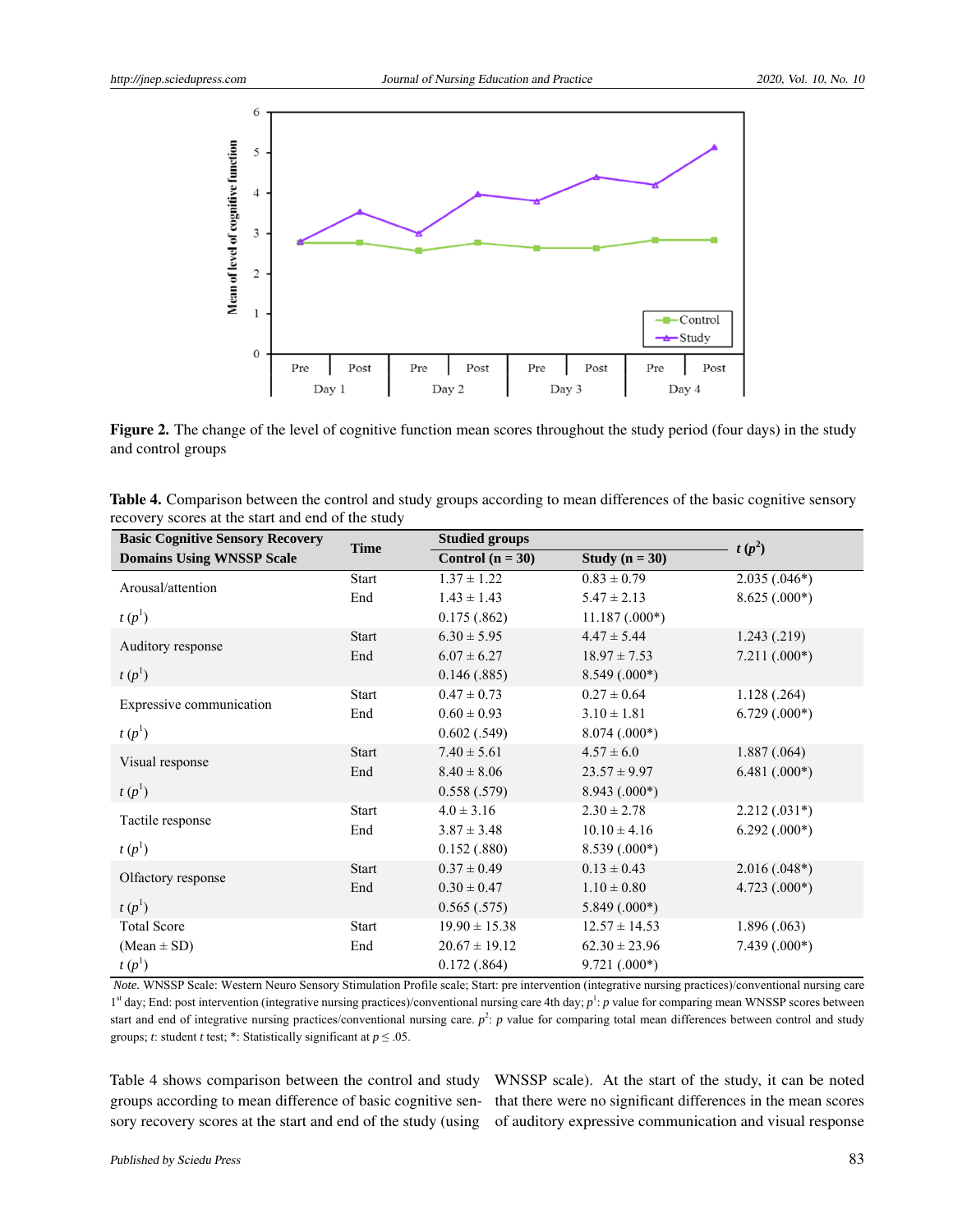between patients in the control and study groups  $(p = .219, )$ .264, and .064) respectively. While at the end of the study, the mean scores of all cognitive sensory recovery scores (arousal/attention, auditory, expressive communication, visual, tactile, and olfactory response) were increased significantly in the study group compared to the control group ( $p =$ .000). It can be observed from the same table that the total mean score of basic cognitive sensory recovery domains for patients in the control group (19.90  $\pm$  15.38) was higher than the study group (12.57  $\pm$  14.53) at the start of the study. While, upon the completion of the study the mean score of basic cognitive sensory recovery domains for patients in the study group (62.30  $\pm$  23.96) was higher than the control group (20.67  $\pm$  19.12). Additionally, It was found that there

was no significant difference between both groups regarding to the total mean scores of basic cognitive sensory recovery domains at the start of the study ( $p = .063$ ), whereas there was a high significant difference between them at the end of the study  $(p = .000)$ . Figure 3 demonstrates the trend of changes in the of basic cognitive sensory recovery mean scores determined by WNSSP scale throughout the study period in the control and study groups. This figure indicates that the mean scores of the WNSSP scale increased in patients of the study group from the first through the fourth day of the study. However, the mean scores of the WNSSP scale in the control group seemed to be steadier than the study group throughout the study period.



Figure 3. The change of the level of basic cognitive sensory recovery mean scores throughout the study period in the control and study groups

#### 4. DISCUSSION

Cognitive recovery after severe TBI is the biggest challenge facing the ICU clinicians particularly the CCNs. Unfortunately, several studies have been reported that the majority of CCNs are concerned with providing conventional nursing care to severe TBI patients such as oral and tracheal tube suction, patient repositioning and maintenance of fluid, electrolytes and nutritional balance. These practices are directed to stabilize patients' status and minimize comorbid complications rather than to enhance cognitive recovery after TBI.[\[42,](#page-13-22) [45,](#page-14-1) [46\]](#page-14-2)

Incorporation of integrative nursing practices in the care provided to TBI patients may potentially stimulate affected neural networks, accelerate brain plasticity, and avoid a sensory deprivation that could slow down the TBI patient's cognitive functions recovery. Environmental enrichment is the main cause behind improvement of cognitive functions associated with application of integrative nursing practices such as NMT, massage, and aromatherapy to severe TBI

patients.<sup>[\[15,](#page-13-24)[47\]](#page-14-3)</sup> In response to this, the current study was conducted to determine the effect of integrative nursing practices on cognitive recovery among severe traumatic brain injury patients.

The present study shows that most of the studied patients were male; middle aged less than thirty years old. Moreover, the current results reveal that motor vehicle accidents are the main mechanism of injury among the studied patients. Findings of the current study may be attributed to the rapid lifestyle with lack of application of safety precautions among young adult males. These results are supported by Alam et al.  $(2016)^{[48]}$  $(2016)^{[48]}$  $(2016)^{[48]}$  and El-Fiki and El Falaky  $(2016)^{[49]}$  $(2016)^{[49]}$  $(2016)^{[49]}$  findings.

Cognitive recovery after severe TBI occurs at many cognitive function domains. Improvements in consciousness and arousal level, patients' behaviors that are present in each level of cognitive functions recovery, and basic cognitive sensory recovery can provide a strong reflection of recovery that take place among all cognitive function domains. Often cognitive recovery curve after severe TBI includes many ups, downs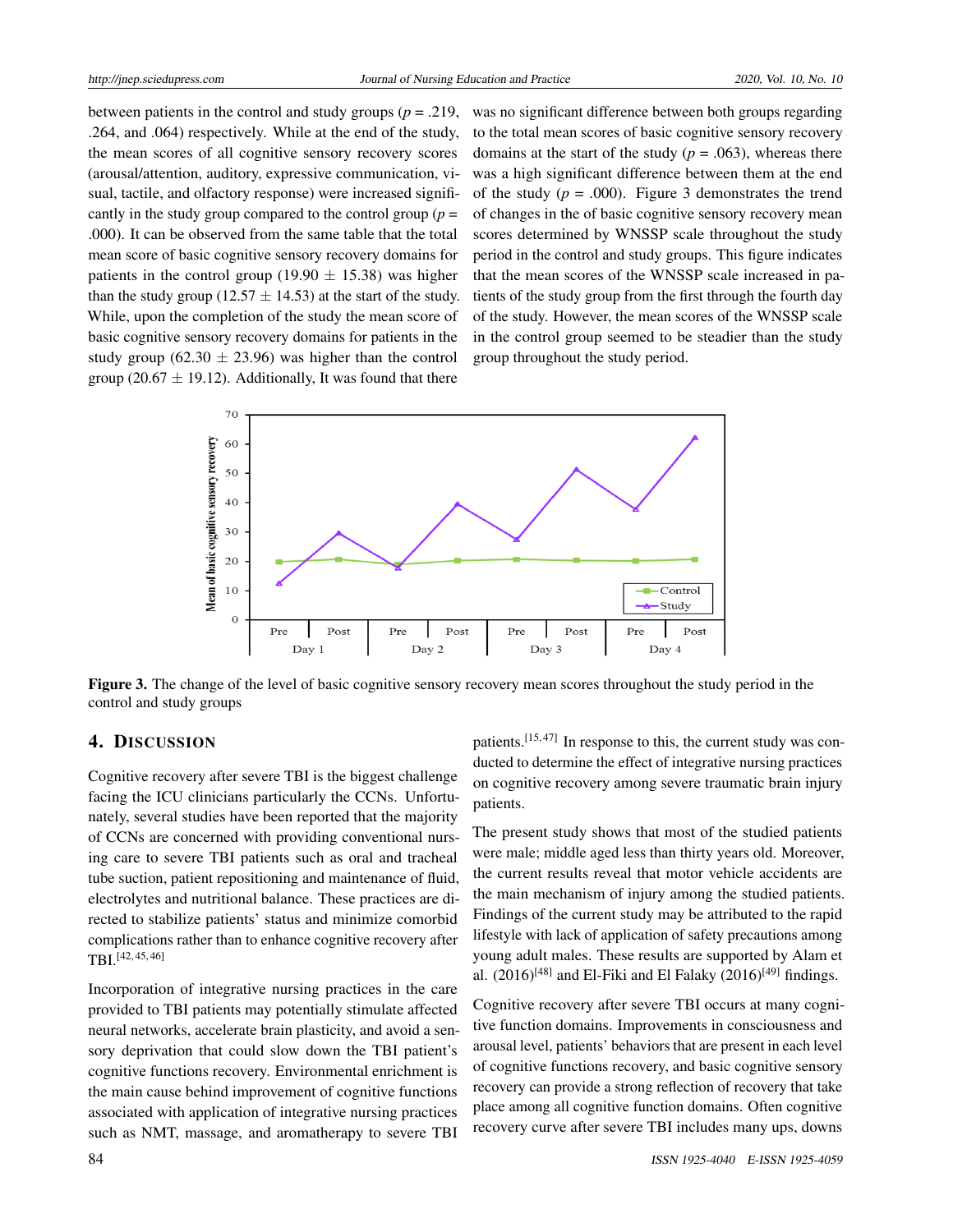and plateaus. Implementation of integrative nursing practices after severe TBI has been associated with a steady improvement in LOC, LCF, and basic cognitive sensory recovery throughout the course of cognitive functions recovery. The findings of the present study revealed that the mean values of LOC determined by FOUR score increased significantly in the study group after implementing integrative nursing practices compared to the control group. This improvement in the LOC may be attributed to repetitive auditory, tactile and olfactory stimulation using NMT, massage, and lavender oil. As based on brain plasticity and coma arousal theories, the brain's adaptive capacity to develop new pathways in the injured brain by passing the damaged part of the brain thus reestablishing a pathway to the healthy cells can be enhanced through enriched environment by utilization of multimodal stimulation. Moreover, this improvement can be explained by the music listening effect on activation of a vast bilateral networks of frontothalamic system which are responsible for maintaining arousal and attention.<sup>[\[50,](#page-14-6) [51\]](#page-14-7)</sup>

These findings are agreed by Alam et al.  $(2016)^{[48]}$  $(2016)^{[48]}$  $(2016)^{[48]}$  and Megha et al.  $(2013)^{52}$  who investigated the effect of multimodal coma stimulation on the consciousness levels in comatose patients with TBI . They concluded that LOC in the study group were significantly higher than those in the other group. Additionally, Sun and Chen (2015)<sup>[\[53\]](#page-14-9)</sup> study to assess the role of music therapy on LOC among severe TBI patients revealed that the LOC were significantly higher in the music group compared to the control group. Similarly, Cevik and Namik (2018)<sup>[\[54\]](#page-14-10)</sup> reported significant increase in the mean values of GCS among comatose patients after auditory stimulation application in comparison with GCS of patients in the control group.

Also, in line with the results of the current study, Hatefi et al.  $(2015)^{[21]}$  $(2015)^{[21]}$  $(2015)^{[21]}$  investigated the effect of massage therapy on GCS score in TBI patients in ICU. They found that there were significant increases in the mean values of GCS score in the TBI intervention group who received massage therapy than the control group. Similarly, Jalil et al.  $(2015)^{55}$  who aimed to determine the effects of aromatic foot massage on the LOC in comatose patients due to TBI. They stated that the mean values of GCS score in the intervention group were improved by the end of the intervention.

Moreover, findings of the current study are in accordance with Wu et al.  $(2014)^{[24]}$  $(2014)^{[24]}$  $(2014)^{[24]}$  study to assess the effect of aromatherapy massage on brain electrical activity, their findings revealed that alpha-brain wave activities were significantly enhanced and delta wave activities were markedly reduced following the one-time aromatherapy massage with lavender oil. Similarly, another study conducted by Sayorwan

et al.  $(2012)^{[25]}$  $(2012)^{[25]}$  $(2012)^{[25]}$  to assess the effects of lavender oil inhalation on brain electrical activity, they found that lavender oil inhalation increased the power of alpha brain activities.

Contrary to the findings of the current study, Cheng et al.  $(2018)^{[56]}$  $(2018)^{[56]}$  $(2018)^{[56]}$  who conducted a study to investigate the impact of implementing multimodal sensory stimulation on the recovery of consciousness in patients with severe TBI. They concluded that implementing of this stimulation may not be sufficient to restore consciousness in severe TBI patients. Additionally, Moattari et al.  $(2016)^{[42]}$  $(2016)^{[42]}$  $(2016)^{[42]}$  conducted a study to determine the effects of sensory stimulation conducted by nurses and families on the consciousness of head injury comatose patients. They found that there were no significant differences in the mean scores of GCS between the control group and the nurse-based sensory stimulation group.

Concerning the effect of integrative nursing practices on patients' behaviors that are present in each LCF recovery, findings of the current study showed a significant increase in the mean values of RLA scale among patients in the study group compared to the control group. This improvement may be attributed to the neuroplastic effects of multimodal sensory stimulation resulting from application of NMT, massage, and lavender oil which improve reorganization of brain activity, adaptability, and functions.<sup>[\[12\]](#page-12-13)</sup> Furthermore, tactile and olfactory stimulation caused by aromatherapy massage and auditory stimulation resulting from application of NMT can cause deep brain stimulation and lead to activation of the reticular activating system and more complicated pathways related to cognition and emotion. Also, aromatherapy massage and NMT may give additional activation in the bilateral superior temporal gyri and other anatomical sites, where a neural network with areas being involved in cognition and emotion exists leading to improvement of cognitive functions.[\[57\]](#page-14-13)

Findings of the current study are supported by Alam et al.  $(2016)$ ,<sup>[\[48\]](#page-14-4)</sup> they stated that the mean scores of the RLA scale increased more significantly in the study group after application of sensory stimulation program than the control group. In addition, the results of the present study are in concordance with Castro et al.  $(2015)$ ,<sup>[\[17\]](#page-13-1)</sup> who studied the effect of using music therapy as an auditory stimulation on the cognitive functions recovery. They concluded that music has a beneficial effect on mean score of RLA scale of patients with disorders of consciousness in the study group more than in the control group.

Also, findings of Kaewsriwong et al.  $(2015)^{[31]}$  $(2015)^{[31]}$  $(2015)^{[31]}$  were in line with the current study findings. They explored the effect of sensory stimulation on cognitive functions recovery among the TBI patients. They found that the mean scores of RLA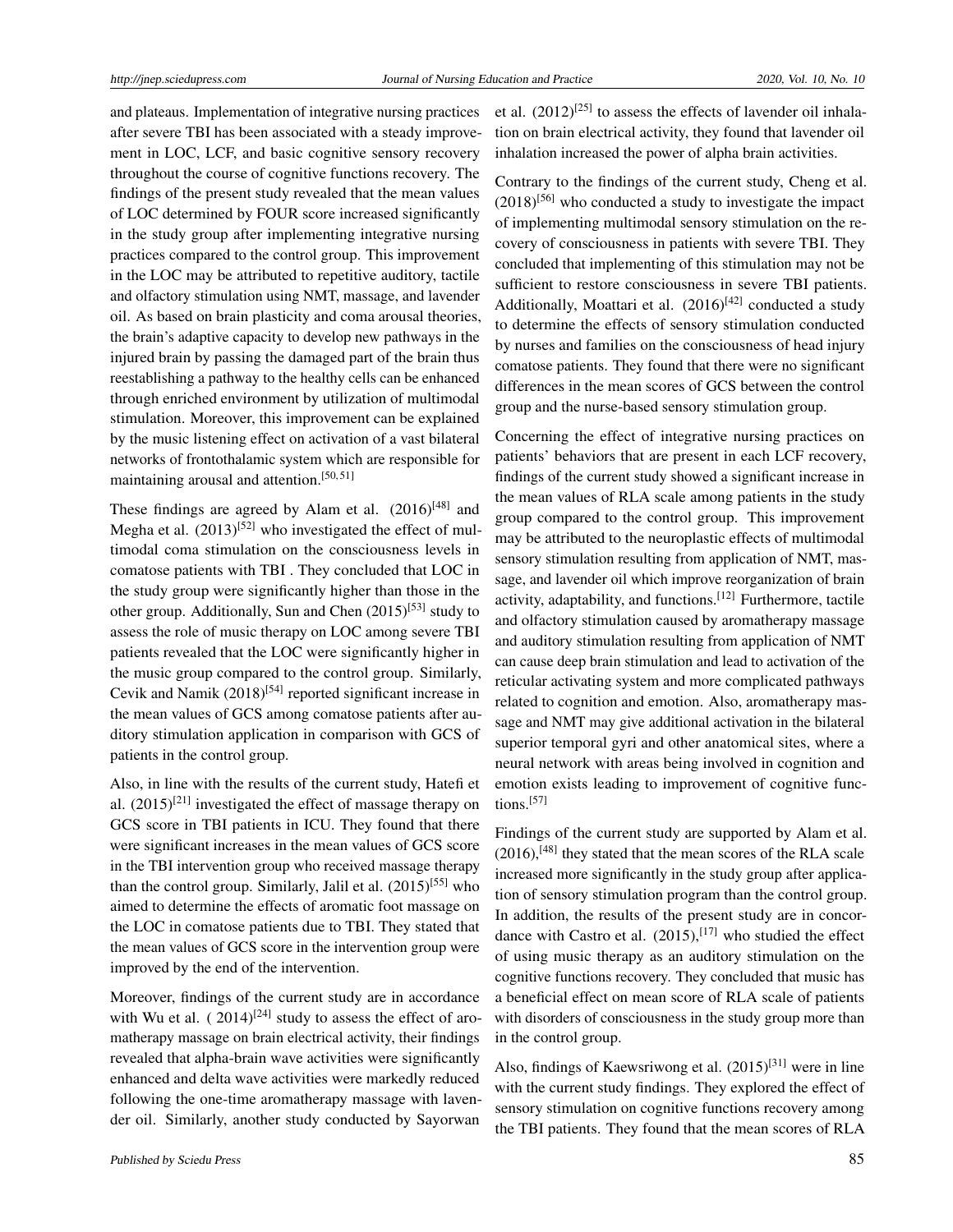were significantly increased among TBI cases after implementation of sensory stimulation. Additionally, Okumura et al. (2014)<sup>[\[58\]](#page-14-14)</sup> investigated the changes in brain activity which reflect cognitive function recovery of TBI patients using functional Magnetic Resonance Imaging following music stimulation. They reported higher activation in the bilateral superior temporal gyri in the intervention group as compared to the control group, suggesting an impact of the music stimulation on the TBI patients' cognitive function recovery.

Another study conducted by Wu et al. (2014)<sup>[\[24\]](#page-13-6)</sup> reported that the plasma brain-derived neurotrophic factor (BDNF) levels were significantly higher in aromatherapy massage group than in the control group. Elevating the BDNF levels are associated with better brain plasticity and cognitive function. On the other hand, findings of the current study are contradicted by Moattari and colleagues  $(2016)$ ,  $[42]$  who reported that there were no significant differences in the mean scores of RLA scale among TBI patients in the study group compared to the control after application of sensory stimulation.

The findings of the present study showed that the mean scores of basic cognitive sensory recovery evaluated by the WNSSP scale were increased significantly in patients of the study group after integrative nursing practices application compared to the control group. This favorable change may be justified by environmental enrichment. Providing an enriched environment via application of NMT, massage and aromatherapy are associated with prevention of sensory deprivation and enhancing the brain plasticity and cognitive sensory recovery. As the greater and richer the stimulation, the better are the prospects of sensory recovery.<sup>[\[12\]](#page-12-13)</sup>

The results of the present study are supported by Chuaykarn and Jitpanya (2017)<sup>[\[57\]](#page-14-13)</sup> and Moattari et al. (2016)<sup>[\[42\]](#page-13-22)</sup> who noticed that the mean of WNSSP scores for TBI patients who exposed to sensory stimulation were significantly elevated than those who did not exposed. Moreover, the findings of present study are in line with Mandeep et al. (2013),<sup>[\[59\]](#page-14-15)</sup> who studied the efficacy of early intervention of coma arousal therapy on TBI patients with low GCS. They recorded that coma arousal therapy had significant effect on basic cognitive sensory recovery in the intervention group when compared to the control group.

Moreover, the present study findings are in congruent with the findings of Kaewsriwong et al.  $(2015)^{[31]}$  $(2015)^{[31]}$  $(2015)^{[31]}$  who reported the total mean scores of the sensory modality assessment and rehabilitation technique (SMART) scale were significantly increased among TBI cases after implementation of sensory stimulation practices. As well, Park and Davis  $(2016)^{[60]}$  $(2016)^{[60]}$  $(2016)^{[60]}$  who found that TBI patients who received auditory stimulation had a significant improvement in mean sensory stimulation assessment measure (SSAM) score over their baseline.

Also, the findings of the present study revealed that the mean scores of arousal, auditory, communication, visual, tactile and olfactory responses among patients in the study group were improved significantly from the first implementation of integrative nursing practices. This improvement among the study group can be explained by the effect of multimodal sensory stimulation resulting from application of NMT, massage and lavender oil. This explanation is in agreement with a concept given by Keller et al. (2007),<sup>[\[61\]](#page-14-17)</sup> they stated that application of multimodal stimulation increases the autonomic nervous system activity, confirming the fact that they have an effect on the reticular activating system and brain plasticity.

Findings of Alam et al.  $(2016)^{[48]}$  $(2016)^{[48]}$  $(2016)^{[48]}$  are in agreement with the findings of the current study. They reported that all mean scores of arousal, auditory, communication, visual, tactile and olfactory responses of the study group were significantly increased after application of stimulation program for TBI patients compared with the baseline scores.

Also, findings of the current study illustrated that the mean scores of LOC, LCF, and basic cognitive sensory recovery remained almost unchanged and did not show any significant improvement among patients in the control group. These findings may be contributed to lack of adequate and repetitive stimulation that TBI patients had been received in the study setting. Combination of little and eventual monotony stimulation from the simple conventional care was given to the TBI patients in the control group with sensory deprivation that results from decrease LOC following severe TBI usually associated with slow cognitive functions recovery in severe TBI patients.

These findings are congruent with the findings of Urben-iaphol et al. (2009)<sup>[\[62\]](#page-14-18)</sup> who found that TBI patients who did not go through sensory stimulation program in the control group did not show any significant improvement in the mean scores of GCS or SMART scales. In contrast with Elhady and colleagues<sup>[\[35\]](#page-13-15)</sup> study who illustrated that the mean scores of GCS and RLA scales were increased significantly in the control group after applying conventional nursing care by CCNs.

Based on the results of the present study, it can be noted that applying integrative nursing practices is considered a nursing priority for TBI patients to enhance cognitive recovery after severe TBI. Dependence on traditional and supportive nursing care to severe TBI patients is associated with poor outcomes. Therefore, CCNs should play a more meaning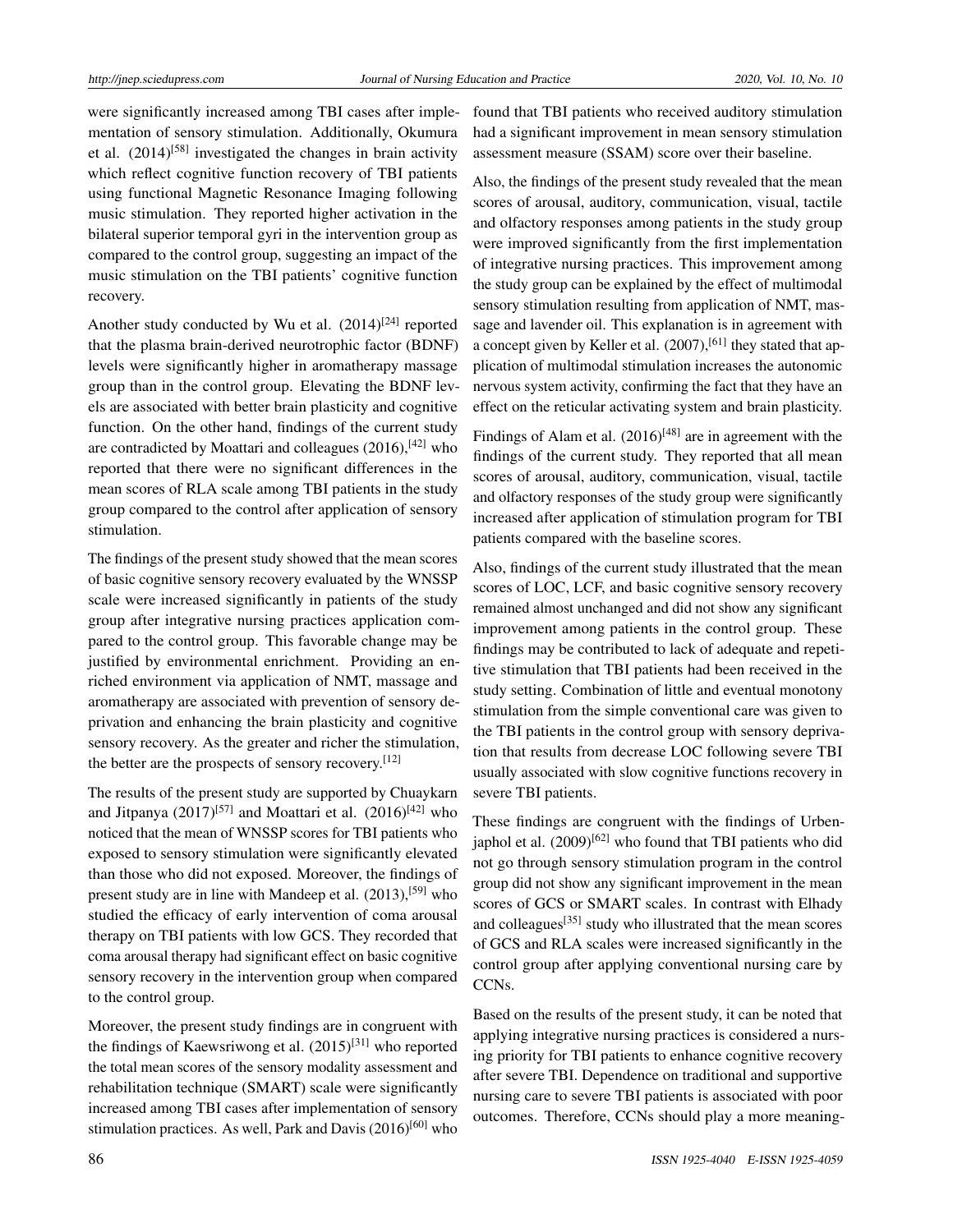ful and active role in implementing the integrative nursing practices in the severe TBI patients' plan of care.

# 5. CONCLUSION

Based on the current study findings, it can be concluded that implementation of integrative nursing practices (NMT, massage, and aromatherapy using lavender oil) has been enhanced cognitive recovery among severe TBI patients. It is associated with significant improvement of consciousness and arousal level, patients' behaviors that are present in each level of cognitive functions recovery and all basic cognitive sensory recovery scores (attention, auditory, expressive communication, visual, tactile, and olfactory response).

#### 5.1 Recommendations

Integrative nursing practices should be a part of CCNs' daily practices while caring for patients with severe TBI. These practices should not be started before 72 hours post TBI to ensure hemodynamic stability of severe TBI patients. Nurses should assess LOC, LCF, and basic cognitive sensory recovery routinely in ICU before and after each application of integrative nursing practices to monitor patients' cognitive

status. In addition to focusing on the vital role of the CCNs in enhancing the TBI patients' cognitive recovery using integrative nursing practices in the undergraduate critical care nursing courses. Besides, in-service educational programs and workshops should be conducted to raise CCNs' awareness regarding the safe use of different types of the integrative nursing practices for TBI patients with cognitive impairment. Replication of this study on large sample is needed to allow generalization of the findings and confirm the effect of the intervention. Future researches should be conducted to evaluate of the effect of integrative nursing practices on cognitive recovery among vegetative TBI patients.

#### 5.2 Limitations

This study was conducted in four ICUs only from one geographical area and therefore the results cannot be generalized and the sample size does not represent all population. The limited number of severe TBI patients with the pre-determined inclusion and exclusion criteria doubled the pre-estimated period of data collection.

# CONFLICTS OF INTEREST DISCLOSURE

The authors declare that there is no conflict of interest.

#### **REFERENCES**

- <span id="page-12-0"></span>[1] Hickey JV. The Clinical Practice of Neurological and Neurosurgical Nursing. 7th ed. Philadelphia, PA: Wolters Kluwer/Lippincott Williams & Wilkins; 2014.
- <span id="page-12-1"></span>[2] Stephens JA, Williamson KN, Berryhill ME. Cognitive Rehabilitation After Traumatic Brain Injury: A Reference for Occupational Therapists. Ooccupation, participation and health. 2015; 35(1): 5-22. PMid:26623474 [https://doi.org/10.1177/15394492145617](https://doi.org/10.1177/1539449214561765) [65](https://doi.org/10.1177/1539449214561765)
- <span id="page-12-2"></span>[3] Walle TA, Tiruneh BT, Bashah DT. Prevalence of head injury and associated factors among trauma patients visiting surgical emergency department of Gondar University Referral Hospital, Northwest Ethiopia 2016. Across-sectional study. International Journal of Africa Nursing Sciences. 2018; 9(2): 57-61. [https://doi.org/10.101](https://doi.org/10.1016/j.ijans.2018.08.002) [6/j.ijans.2018.08.002](https://doi.org/10.1016/j.ijans.2018.08.002)
- <span id="page-12-3"></span>[4] Peebles P, Cruz S. A primer on traumatic brain injury for nursing faculty. Journal of Professional Nursing. 2018; 34(1): 14-9. PMid:30527698 [https://doi.org/10.1016/j.profnurs.201](https://doi.org/10.1016/j.profnurs.2018.01.002) [8.01.002](https://doi.org/10.1016/j.profnurs.2018.01.002)
- <span id="page-12-4"></span>[5] GBD. Global, regional, and national burden of traumatic brain injury and spinal cord injury, 1990-2016: a systematic analysis for the Global Burden of Disease Study 2016. The Lancet Neurology. 2019; 18(1): 56-87. [https://doi.org/10.1016/S1474-4](https://doi.org/10.1016/S1474-4422(18)30415-0) [422\(18\)30415-0](https://doi.org/10.1016/S1474-4422(18)30415-0)
- <span id="page-12-5"></span>[6] World Health Organization (WHO). World Health Statistics. Luxembourg: WHO Library Cataloguing-in-Publication Data; 2015.
- <span id="page-12-6"></span>[7] Oyesanya TO, Thomas MA, Brown RL, et al. Nurses' Beliefs About Caring for Patients with Traumatic Brain Injury. Western

Journal of Nursing Research. 2016; 38(9): 1114-38. PMid:26955844 <https://doi.org/10.1177/0193945916636629>

- <span id="page-12-7"></span>[8] Rabinowitz AR, Levin HS. Cognitive sequelae of traumatic brain injury. The Psychiatric clinics of North America. 2014; 37(1): 1- 11. PMid:24529420 [https://doi.org/10.1016/j.psc.2013.1](https://doi.org/10.1016/j.psc.2013.11.004) [1.004](https://doi.org/10.1016/j.psc.2013.11.004)
- <span id="page-12-8"></span>[9] Stenberg M, Godbolt AK, Nygren De Boussard C, et al. Cognitive Impairment after Severe Traumatic Brain Injury, Clinical Course and Impact on Outcome: A Swedish-Icelandic Study. Behavioural Neurology. 2015; 2015: 680308. PMid:26783381 [https:](https://doi.org/10.1155/2015/680308) [//doi.org/10.1155/2015/680308](https://doi.org/10.1155/2015/680308)
- <span id="page-12-9"></span>[10] Tran LV. Understanding the pathophysiology of traumatic brain injury and the mechanisms of action of neuroprotective interventions. Journal of Trauma Nursing. 2014; 21(1): 30-5. PMid:24399316 <https://doi.org/10.1097/JTN.0000000000000026>
- <span id="page-12-10"></span>[11] Drake DF, Hudak AM, Robbins W. Integrative Medicine in Traumatic Brain Injury. Physical medicine and rehabilitation clinics of North America. 2017; 28(2): 363-78. PMid:28390519 [https:](https://doi.org/10.1016/j.pmr.2016.12.011) [//doi.org/10.1016/j.pmr.2016.12.011](https://doi.org/10.1016/j.pmr.2016.12.011)
- <span id="page-12-13"></span>[12] Sharma N, Classen J, Cohen LG. Neural plasticity and its contribution to functional recovery. Handbook of Clinical Neurology. 2013; 110: 3-12. PMid:23312626 [https://doi.org/10.1016/B978-0](https://doi.org/10.1016/B978-0-444-52901-5.00001-0) [-444-52901-5.00001-0](https://doi.org/10.1016/B978-0-444-52901-5.00001-0)
- <span id="page-12-11"></span>[13] Becker C. Nursing care of the brain injury patient on a locked neurobehavioral unit. Rehabilitation nursing: the Official Journal of the Association of Rehabilitation Nurses. 2012; 37(4): 171-5. PMid:22744988 <https://doi.org/10.1002/rnj.50>
- <span id="page-12-12"></span>[14] Gunnarsdottir PJ, Koithan M, Kristofersson GK. Integrative Nursing Principles in Action: A Summary From the First International Inte-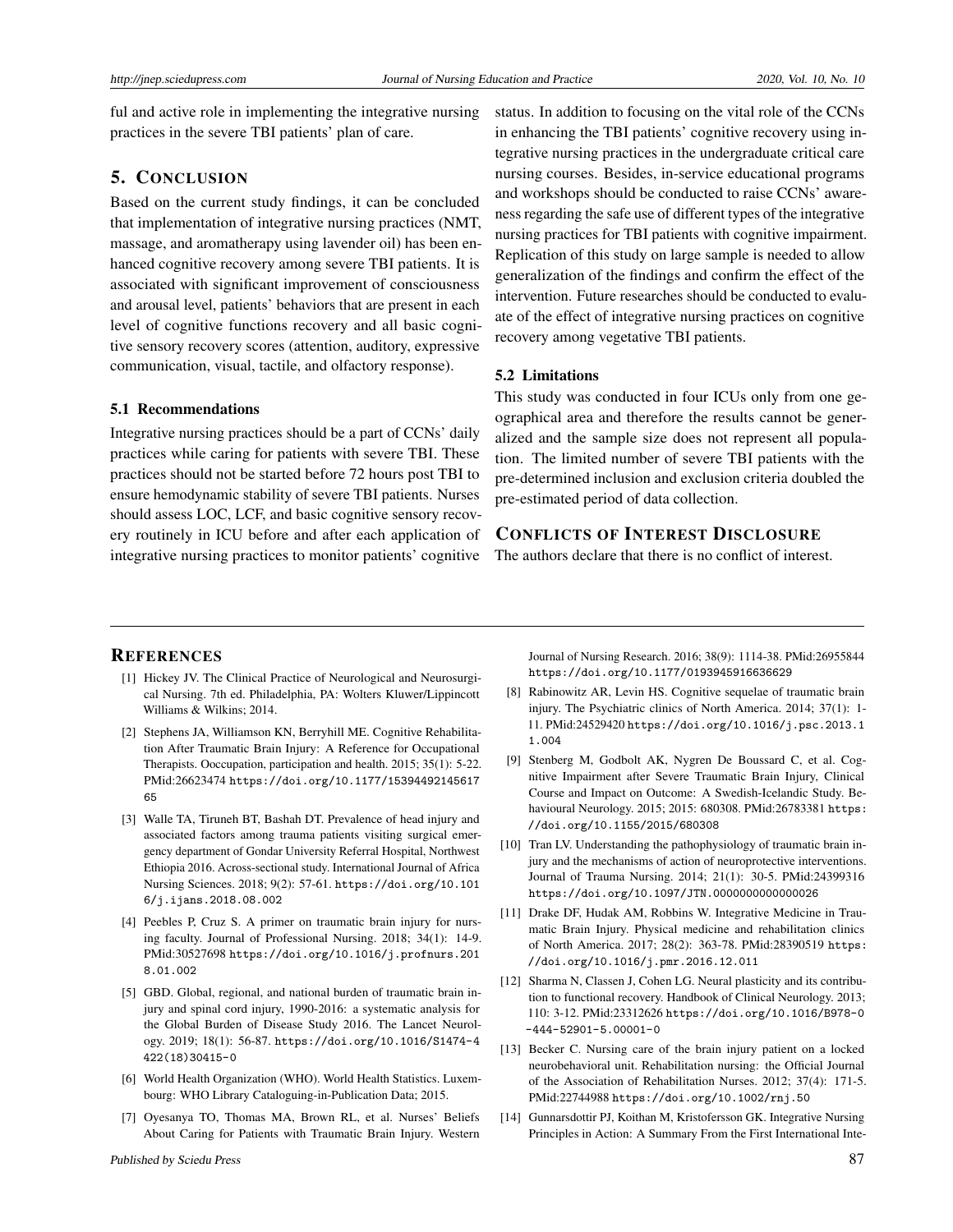grative Nursing Symposium. Creative Nursing. 2015; 21(4): 222-5. PMid:26731921 [https://doi.org/10.1891/1078-4535.21.4](https://doi.org/10.1891/1078-4535.21.4.222) [.222](https://doi.org/10.1891/1078-4535.21.4.222)

- <span id="page-13-24"></span>[15] Papathanassoglou E, Park T. To put the patient in the best condition: integrating integrative therapies in critical care. Nursing in Critical Care. 2016; 21(3): 123-6. PMid:27041347 [https://doi.org/10](https://doi.org/10.1111/nicc.12243) [.1111/nicc.12243](https://doi.org/10.1111/nicc.12243)
- <span id="page-13-0"></span>[16] Gnatta JR, Kurebayashi LF, Turrini RN, et al. Aromatherapy and nursing: historical and theoretical conception. Revista da Escola de Enfermagem da U S P. 2016; 50(1): 130-6. PMid:27007430 [https://doi.org/10.1590/S0080-623420160000100017](https://doi.org/10.1590/S0080-623420160000100017 )
- <span id="page-13-1"></span>[17] Castro M, Tillmann B, Luaute J, et al. Boosting Cognition with Music in Patients with Disorders of Consciousness. Neurorehabilitation and Neural Repair. 2015; 29(8): 734-42. PMid:25650390 <https://doi.org/10.1177/1545968314565464>
- [18] Davis AE, Gimenez A. Cognitive-behavioral recovery in comatose patients following auditory sensory stimulation. Journal of Neuroscience Nursing. 2003; 35(4): 202-9, 14. PMid:12942654 [https:](https://doi.org/10.1097/01376517-200308000-00006) [//doi.org/10.1097/01376517-200308000-00006](https://doi.org/10.1097/01376517-200308000-00006)
- <span id="page-13-2"></span>[19] Hegde S. Music-based cognitive remediation therapy for patients with traumatic brain injury. Frontiers in Neurology. 2014;5: 34. PMid:24715887 [https://doi.org/10.3389/fneur.2014.000](https://doi.org/10.3389/fneur.2014.00034) [34](https://doi.org/10.3389/fneur.2014.00034)
- <span id="page-13-3"></span>[20] YekeFallah L. Tactile stimulation improves consciousness and vital signs in patients with traumatic brain injury:clinical trial. Nursing Critical Care. 2018; 13(6): 18-22. [https://doi.org/10.1097/](https://doi.org/10.1097/01.CCN.0000546310.00168.30) [01.CCN.0000546310.00168.30](https://doi.org/10.1097/01.CCN.0000546310.00168.30)
- <span id="page-13-25"></span>[21] Hatefi M, Jaafarpour M, Khani A, et al. The Effect of Whole Body Massage on the Process and Physiological Outcome of Trauma ICU Patients: A Double-Blind Randomized Clinical Trial. Journal of Clinical and Diagnostic Research. 2015; 9(6): UC05-8.
- <span id="page-13-4"></span>[22] Azami H, Khaledi B, Rezaei M, et al. The impacts of short-term foot massage on mean arterial pressure of neurosurgical patients hospitalized in intensive care units. Iran Journal of Critical Care Nursing. 2015; 8(3): 133-42.
- <span id="page-13-5"></span>[23] Kohanpour MA, Peeri M, Azarbayjani MA. The effects of aerobic exercise with lavender essence use on cognitive state and serum brain-derived neurotrophic factor levels in elderly with mild cognitive impairment. Journal of Herbmed Pharmacology. 2017; 6(2): 80-4.
- <span id="page-13-6"></span>[24] Wu JJ, Cui Y, Yang YS, et al. Modulatory effects of aromatherapy massage intervention on electroencephalogram, psychological assessments, salivary cortisol and plasma brain-derived neurotrophic factor. Complementary Therapies in Medicine. 2014; 22(3): 456-62. PMid:24906585 [https://doi.org/10.1016/j.ctim.2014.04](https://doi.org/10.1016/j.ctim.2014.04.001) [.001](https://doi.org/10.1016/j.ctim.2014.04.001)
- <span id="page-13-7"></span>[25] Sayorwan W, Siripornpanich V, Piriyapunyaporn T, et al. The effects of lavender oil inhalation on emotional states, autonomic nervous system, and brain electrical activity. Journal of the Medical Association of Thailand. 2012; 95(4): 598-606.
- <span id="page-13-8"></span>[26] Allard ME, Katseres J. Using Essential Oils to Enhance Nursing Practice and for Self-Care. The American Journal of Nursing. 2016; 116(2): 42-9. PMid:26771667 [https://doi.org/10.1097/01.N](https://doi.org/10.1097/01.NAJ.0000480495.18104.db) [AJ.0000480495.18104.db](https://doi.org/10.1097/01.NAJ.0000480495.18104.db)
- <span id="page-13-9"></span>[27] Kreitzer MJ. Integrative nursing: application of principles across clinical settings. Rambam Maimonides Medical Journal. 2015; 6(2): e0016. PMid:25973268 [https://doi.org/10.5041/RMMJ.102](https://doi.org/10.5041/RMMJ.10200) [00](https://doi.org/10.5041/RMMJ.10200)
- [28] Albaqawi HM, Butcon VR, Molina RR. Awareness of holistic care practices by intensive care nurses in north-western Saudi Arabia. Saudi Medical Journal. 2017; 38(8): 826-31. PMid:28762435 <https://doi.org/10.15537/smj.2017.8.20056>
- <span id="page-13-10"></span>[29] Kramlich D. Strategies for Acute and Critical Care Nurses Implementing Complementary Therapies Requested by Patients and Their Families. Critical Care Nurse. 2016; 36(6): 52-8. PMid:27908946 <https://doi.org/10.4037/ccn2016974>
- <span id="page-13-11"></span>[30] Cusick A, Lannin NA, Hanssen R, et al. Validating the Western Neuro Sensory Stimulation Profile for patients with severe traumatic brain injury who are slow-to-recover. Australian Occupational Therapy Journal. 2014; 61(4): 276-83. PMid:24809954 [https://doi.org/10.1111/1440-1630.12128](https://doi.org/10.1111/1440-1630.12128 )
- <span id="page-13-12"></span>[31] Kaewsriwong S, Sukonthasarn A, Wangsrikhun S, et al. Sensory Stimulation Process and Cognitive Function among Persons with Traumatic Brain Injury: A Case Study. Pacific Rim International Journal of Nursing Research. 2015; 19(1): 45-57.
- <span id="page-13-13"></span>[32] Uyar M, Akin Korhan E. The effect of music therapy on pain and anxiety in intensive care patients. Agri. 2011; 23(4): 139-46. PMid:22290677 [https://doi.org/10.5505/agri.2011.9469](https://doi.org/10.5505/agri.2011.94695) [5](https://doi.org/10.5505/agri.2011.94695)
- [33] Ozlu ZK, Bilican P. Effects of Aromatherapy Massage on the Sleep Quality and Physiological Parameters of Patients in a Surgical Intensive Care Unit. African Journal of Traditional, Complementary, and Alternative Medicines. 2017; 14(3): 83-8. PMid:28480419 <https://doi.org/10.21010/ajtcam.v14i3.9>
- <span id="page-13-14"></span>[34] Cho E, Lee M, Hur M. The Effects of Aromatherapy on Intensive Care Unit Patients' Stress and Sleep Quality: A Nonrandomised Controlled Trial. Evidence-based Complementary and Alternative Medicine. 2017; 2017: 2856592. PMid:29375641 [https:](https://doi.org/10.1155/2017/2856592) [//doi.org/10.1155/2017/2856592](https://doi.org/10.1155/2017/2856592)
- <span id="page-13-15"></span>[35] Elhady M, EL-Sousi A, Othman S. The effect of implementing a structured simulation program on altered consciousness of critically ill patients. Alexandria Scientific Nursing Journal. 2011; 12(1): 35- 56.
- <span id="page-13-16"></span>[36] Jamaati H, Azimi A, Ebadi A, et al. Therapeutic Effect of Massage on the Patients in Intensive Care Unit. Archives of Critical Care Medicine. 2015; 1(1): 1-8. [https://doi.org/10.5812/accm.5](https://doi.org/10.5812/accm.519) [19](https://doi.org/10.5812/accm.519)
- <span id="page-13-17"></span>[37] Wijdicks EF, Bamlet WR, Maramattom BV, et al. Validation of a new coma scale: The FOUR score. Annals of Neurology. 2005; 58(4): 585-93. PMid:16178024 [https://doi.org/10.1002/ana.2061](https://doi.org/10.1002/ana.20611) [1](https://doi.org/10.1002/ana.20611)
- <span id="page-13-18"></span>[38] Hagen C, Malkmus D, Durham P. Ranchos Los Amigos Level of Cognitive Functioning Scale. Downet, CA: Communications Disorders Services, Ranchos Los Amigos Hospital; 1972.
- <span id="page-13-19"></span>[39] Ansell BJ, Keenan JE. The Western Neuro Sensory Stimulation Profile: a tool for assessing slow-to-recover head-injured patients. Archives of Physical Medicine and Rehabilitation. 1989; 70(2): 104- 8.
- <span id="page-13-20"></span>[40] Iyer VN, Mandrekar JN, Danielson RD, et al. Validity of the FOUR score coma scale in the medical intensive care unit. Mayo Clinic Proceedings. 2009; 84(8): 694-701. [https://doi.org/10.4065/](https://doi.org/10.4065/84.8.694) [84.8.694](https://doi.org/10.4065/84.8.694)
- <span id="page-13-21"></span>[41] McCauley SR, Wilde EA, Kelly TM, et al. The Neurological Outcome Scale for Traumatic Brain Injury (NOS-TBI): II. Reliability and convergent validity. Journal of Neurotrauma. 2010; 27(6): 991-7. PMid:20210595 <https://doi.org/10.1089/neu.2009.1195>
- <span id="page-13-22"></span>[42] Moattari M, Alizadeh Shirazi F, Sharifi N, et al. Effects of a Sensory Stimulation by Nurses and Families on Level of Cognitive Function, and Basic Cognitive Sensory Recovery of Comatose Patients With Severe Traumatic Brain Injury: A Randomized Control Trial. Trauma Monthly. 2016; 21(4): e23531. PMid:28180120 <https://doi.org/10.5812/traumamon.23531>
- <span id="page-13-23"></span>[43] Jagan S, Park T, Papathanassoglou E. Effects of massage on outcomes of adult intensive care unit patients: a systematic review.